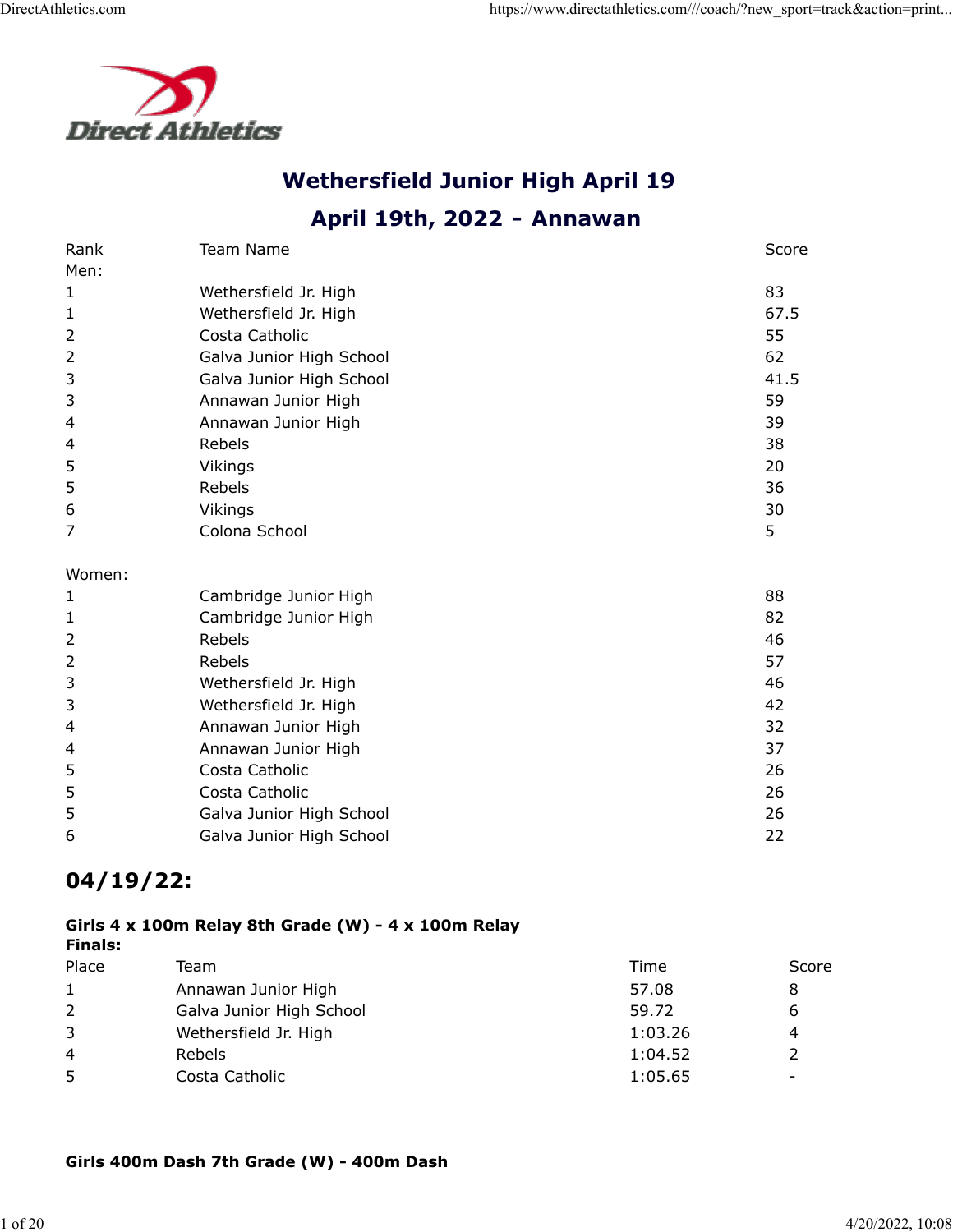### **Finals:**

| 1:    |         |            |                    |                |                          |         |                          |
|-------|---------|------------|--------------------|----------------|--------------------------|---------|--------------------------|
| Place | Overall | <b>Bib</b> | Name               | Year           | Team                     | Time    | Score                    |
| 1     | 2       |            | Beam, Caylee       | 6              | Cambridge Junior High    | 1:18.43 | 6                        |
| 2     | 4       |            | Hegwood, Charlotte | 7              | Rebels                   | 1:21.37 | 4                        |
| 3     | 5       |            | Webster, Kamiyah   | 6              | Rebels                   | 1:23.74 | $\mathcal{P}$            |
| 4     | 8       |            | Clague, Joahna     | 6              | Wethersfield Jr. High    | 1:33.79 | $\mathbf{1}$             |
| 5     | 9       |            | Galbraith, Kyra    | 6              | Wethersfield Jr. High    | 1:34.14 |                          |
| 6     | 11      |            | Lopez, Melanie     | 6              | Wethersfield Jr. High    | 1:48.02 |                          |
| 7     |         |            | Roman, Niya        | 6              | Galva Junior High School | NT      |                          |
| 2:    |         |            |                    |                |                          |         |                          |
| Place | Overall | <b>Bib</b> | Name               | Year           | Team                     | Time    | Score                    |
| 1     | 1       |            | Harreld, Cambria   | $\overline{7}$ | Cambridge Junior High    | 1:17.16 | 8                        |
| 2     | 3       |            | Dzekunskas, Millie | 7              | Cambridge Junior High    | 1:20.85 | $\overline{\phantom{a}}$ |
| 3     | 6       |            | Nimrick, Ella      | 7              | Cambridge Junior High    | 1:30.45 |                          |
| 4     | 7       |            | Ames, Hannah       | 6              | Cambridge Junior High    | 1:31.22 |                          |
| 5     | 10      |            | Grinnell, Sarah    | 6              | Rebels                   | 1:42.60 |                          |
| 6     |         |            | Porsche, Arabella  | 6              | Galva Junior High School | NΤ      |                          |
| 7     |         |            | Wilson, Alexis     | 7              | Annawan Junior High      | NΤ      |                          |
|       |         |            |                    |                |                          |         |                          |

# **Boys 110m Hurdles 7th Grade (M) - 110m Hurdles**

| <b>Finals:</b><br>1: |         |     |                  |      |                          |       |       |
|----------------------|---------|-----|------------------|------|--------------------------|-------|-------|
| Place                | Overall | Bib | Name             | Year | Team                     | Time  | Score |
| 1                    | 3       |     | Harris, Reid     | 7    | Galva Junior High School | 21.87 | 4     |
| 2                    | 7       |     | Phelps, Jackson  | 6    | Wethersfield Jr. High    | 32.68 |       |
| 2:                   |         |     |                  |      |                          |       |       |
| Place                | Overall | Bib | Name             | Year | Team                     | Time  | Score |
| 1                    | 1       |     | Knoblauch, Jack  | 6    | Rebels                   | 20.75 | 8     |
| 2                    | 2       |     | Novak, Brayden   | 7    | Wethersfield Jr. High    | 21.00 | 6     |
| 3                    | 4       |     | Verstraete, Cash | 7    | Wethersfield Jr. High    | 24.06 | 2     |
| 4                    | 5       |     | Carton, Dominic  | 7    | Annawan Junior High      | 25.72 | 1     |
| 5                    | 6       |     | Sierens, Bennett | 6    | Annawan Junior High      | 26.28 |       |

### **Boys Shot Put 7th Grade (M) - Shot Put Finals:** 1:

| Place | Overall | Bib | Name             | Year | Team                | <b>Distance</b> | Score |
|-------|---------|-----|------------------|------|---------------------|-----------------|-------|
|       |         |     | Boarmen, Charles |      | Rebels              | $23'$ 7.5"      | 4     |
| 2     | 4       |     | Kinsella, Cash   | 6    | Rebels              | $22'$ 9.6"      |       |
| 3     | 6       |     | Specht, Kasen    |      | Annawan Junior High | 22' 3.4"        |       |
| 4     |         |     | Specht, Ryder    |      | Annawan Junior High | $22'$ 0.5"      |       |
| 5     | 9       |     | Huber, Jaton     | 6    | Annawan Junior High | $20'$ 7.6"      |       |
| 6     | 10      |     | Heitzler, Myer   | 6    | Annawan Junior High | $20'$ 7"        |       |
| 7     | 11      |     | Sparks, Keagan   |      | Rebels              | $19'$ 5"        |       |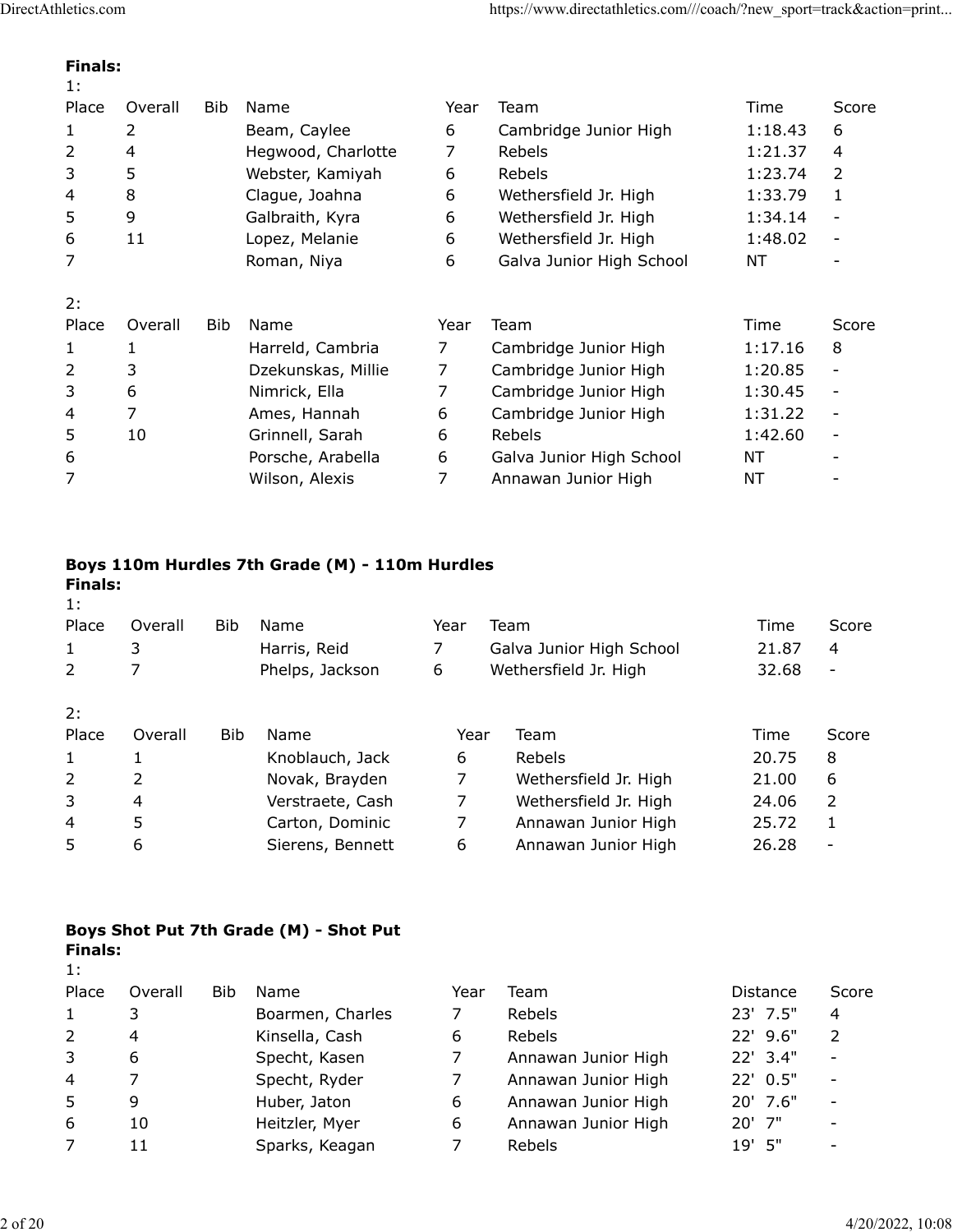| 8            | 12      |            | Kitterman, Kooper  | 6    | Rebels                   | 17' 0"     |       |
|--------------|---------|------------|--------------------|------|--------------------------|------------|-------|
| 9            | 14      |            | Wied, Miles        | 6    | Annawan Junior High      | 14' 2"     |       |
| 2:           |         |            |                    |      |                          |            |       |
| Place        | Overall | <b>Bib</b> | Name               | Year | Team                     | Distance   | Score |
| $\mathbf{1}$ | 1       |            | Harris, Reid       |      | Galva Junior High School | 30' 1.8"   | 8     |
| 2            | 2       |            | Secymore, Marshall | 7    | Vikings                  | 25' 4.2"   | 6     |
| 3            | 5       |            | West, Eli          |      | Galva Junior High School | 22' 9"     |       |
| 4            | 8       |            | Wagner, Race       | 6    | Vikings                  | $21'$ 6.5" |       |
| 5            | 13      |            | Hess, Ethan        | 6    | <b>Rebels</b>            | 16' 8.6''  |       |
| 6            | 15      |            | Lempke, Owen       | 6    | Wethersfield Jr. High    | $14'$ 1.4" |       |
| 7            | 16      |            | Patel, Kauya       | 6    | Wethersfield Jr. High    | $12'$ 2.3" |       |
| 8            | 17      |            | Scott, Adam        | 6    | Wethersfield Jr. High    | $11'$ 7.7" |       |
|              |         |            |                    |      |                          |            |       |

## **Girls 100m Dash 8th Grade (W) - 100m Dash Finals:**

|  | H | M.<br>. . |  |
|--|---|-----------|--|
|  |   |           |  |
|  |   |           |  |

| Place | Overall | <b>Bib</b> | Name                | Year | Team                     | Time  | Score                    |
|-------|---------|------------|---------------------|------|--------------------------|-------|--------------------------|
| 1     | 5       |            | Nagode, Anna        | 7    | Rebels                   | 15.53 | 1                        |
| 2     | 6       |            | Anderson, Camryn    | 8    | Wethersfield Jr. High    | 15.66 |                          |
| 3     | 15      |            | Peterson, Cameron   | 8    | Rebels                   | 17.27 |                          |
| 4     | 15      |            | Rivera, Jzabel      | 8    | Wethersfield Jr. High    | 17.27 | $\overline{\phantom{a}}$ |
| 5     | 19      |            | Jordan, Myoki       | 8    | Costa Catholic           | 20.29 |                          |
| 2:    |         |            |                     |      |                          |       |                          |
| Place | Overall | <b>Bib</b> | Name                | Year | Team                     | Time  | Score                    |
| 1     | 9       |            | Webster, Kerryiyana | 8    | Rebels                   | 15.91 |                          |
| 2     | 10      |            | Kisler, Sophia      | 8    | Costa Catholic           | 15.95 | $\overline{\phantom{0}}$ |
| 3     | 11      |            | Phelps, Makenzie    | 8    | Wethersfield Jr. High    | 16.16 |                          |
| 4     | 12      |            | Senteney, Laura     | 8    | Wethersfield Jr. High    | 16.28 |                          |
| 5     | 13      |            | Ingels, Ella        | 8    | Galva Junior High School | 16.56 |                          |

3:

| <u>. .</u>   |         |            |                  |      |                          |       |                          |
|--------------|---------|------------|------------------|------|--------------------------|-------|--------------------------|
| Place        | Overall | <b>Bib</b> | Name             | Year | Team                     | Time  | Score                    |
| $\mathbf{1}$ |         |            | Jones, Tyra      | 8    | Annawan Junior High      | 13.77 | 8                        |
| 2            | 2       |            | Hawes, Natalie   | 8    | Galva Junior High School | 14.68 | 6                        |
| 3            | 3       |            | Gradert, Trinity | 8    | Annawan Junior High      | 15.33 | 4                        |
| 4            | 4       |            | Veloz, Luca      | 8    | Cambridge Junior High    | 15.49 |                          |
| 5            |         |            | Bowser, Claire   | 8    | <b>Rebels</b>            | 15.69 | -                        |
| 6            | 8       |            | Newton, Hallie   | 6    | Rebels                   | 15.81 | $\overline{\phantom{0}}$ |
|              | 14      |            | Sumner, Reese    | 8    | Galva Junior High School | 16.64 |                          |
|              |         |            |                  |      |                          |       |                          |

6 17 Carlson, Ella 8 Costa Catholic 18.02 -7 18 Donald, Jorgi 8 Costa Catholic 20.02 -

| <b>Finals:</b> |      | Girls High Jump Start 3'8" 7th Grade (W) - High Jump |      |      |          |       |
|----------------|------|------------------------------------------------------|------|------|----------|-------|
| Place          | Bib. | Name.                                                | Year | Team | Distance | Score |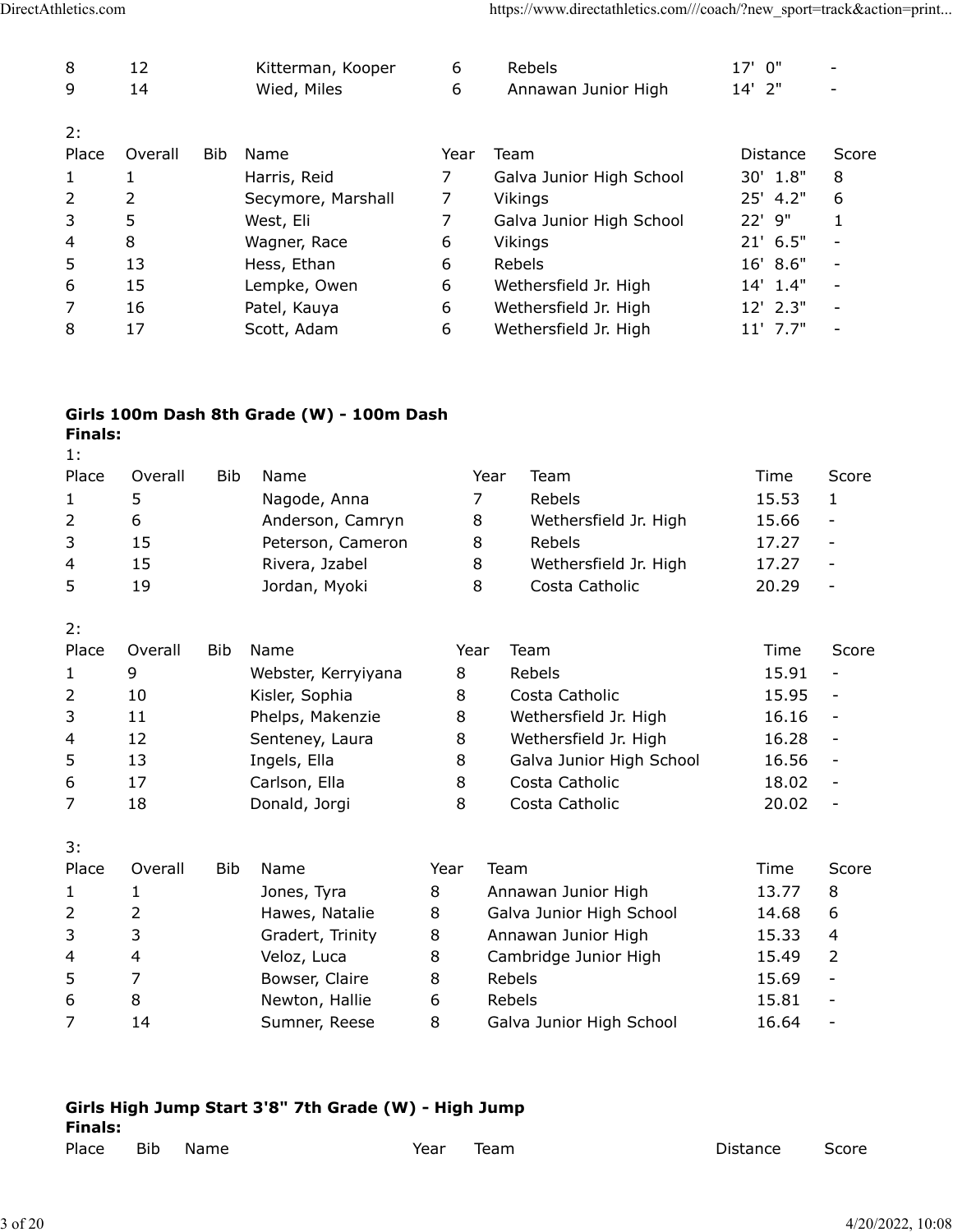| DeClercq, Emmorie |   | Wethersfield Jr. High | 4' 0"     |                          |
|-------------------|---|-----------------------|-----------|--------------------------|
| Johnston, Coley   | b | <b>Rebels</b>         | $3'$ 10"  |                          |
| Sparks, Kenna     |   | <b>Rebels</b>         | 3' 8''    | 4                        |
| Mercy, Emma       | 6 | Colona School         | <b>NH</b> | -                        |
| Nelson, Jordan    | 6 | Wethersfield Jr. High | <b>NH</b> | $\overline{\phantom{a}}$ |

#### **Girls Discus Throw 8th Grade (W) - Discus Throw Finals:**

| Place | Bib. | Name              | Year | Team                     | Distance | Score |
|-------|------|-------------------|------|--------------------------|----------|-------|
| 1     |      | Doubet, Ellie     | 8    | Cambridge Junior High    | 89' 10"  | 8     |
| 2     |      | Blackert, Jolene  | 8    | Cambridge Junior High    | $66'$ 2" | 6     |
| 3     |      | Peart, Wavelynn   | 8    | Wethersfield Jr. High    | $50'$ 1" | 4     |
| 4     |      | Little, Addie     | 8    | Cambridge Junior High    | 49' 11"  |       |
| 5     |      | Cabada, Abigail   | 8    | Wethersfield Jr. High    | 49' 0"   | 2     |
| 6     |      | Jordan, Myoki     | 8    | Costa Catholic           | 47' 11"  |       |
| 7     |      | Donald, Jorgi     | 8    | Costa Catholic           | 46' 8"   |       |
| 8     |      | Thomas, Courtney  | 8    | Cambridge Junior High    | 45' 1"   |       |
| 9     |      | Townsend, Kailynn | 8    | Galva Junior High School | 42' 6"   |       |
| 10    |      | Looney, Addison   | 8    | Wethersfield Jr. High    | 41' 8''  |       |
| 11    |      | Forgie, Natasha   | 8    | Colona School            | $35'$ 1" |       |

### **Girls Discus Throw 7th Grade (W) - Discus Throw Finals:**

1:

| . .   |         |     |                    |      |                       |                 |       |
|-------|---------|-----|--------------------|------|-----------------------|-----------------|-------|
| Place | Overall | Bib | Name               | Year | Team                  | <b>Distance</b> | Score |
|       | 4       |     | Oliver, Ashley     | 7    | Wethersfield Jr. High | 54' 2"          | 2     |
| 2     | 5       |     | Miller, Emma       |      | Cambridge Junior High | 47'<br>0"       | 1     |
| 3     | 10      |     | Rosenow, Lily      |      | Annawan Junior High   | 8"<br>44'       |       |
| 4     | 11      |     | Davis, Lauren      | 6    | Annawan Junior High   | 8"<br>39'       |       |
| 5     | 12      |     | Leander, Maggie    | 6    | Cambridge Junior High | 38'<br>9"       |       |
| 6     | 13      |     | Grinnell, Sarah    | 6    | Rebels                | 10"<br>35'      |       |
|       | 14      |     | Newton, Hallie     | 6    | Rebels                | 6"<br>35'       |       |
| 8     | 16      |     | Rakestraw, Juliana | 6    | Annawan Junior High   | 25'<br>10"      |       |
| 2:    |         |     |                    |      |                       |                 |       |
| Place | Overall | Bib | Name               | Year | Team                  | Distance        | Score |
|       |         |     | Peck, Mackenzie    | 7    | Cambridge Junior High | 66' 9"          | 8     |
| 2     | 2       |     | Hayes, Aaliyah     | 7    | Annawan Junior High   | 63'<br>9"       | 6     |
| 3     | 3       |     | Nagode, Anna       | 7    | Rebels                | 60' 9"          | 4     |
| 4     | 6       |     | Little, Harper     | 7    | Cambridge Junior High | 10"<br>46'      |       |
| 5     | 7       |     | Nagode, Abby       | 7    | Rebels                | 2"<br>46'       |       |
| 6     | 8       |     | McMeekan, Reanna   | 7    | Cambridge Junior High | 1"<br>45'       |       |

7 9 Tomeo, Molly 7 Costa Catholic 44' 10" - 8 15 Phelps, Bailey 7 Rebels 33' 8" -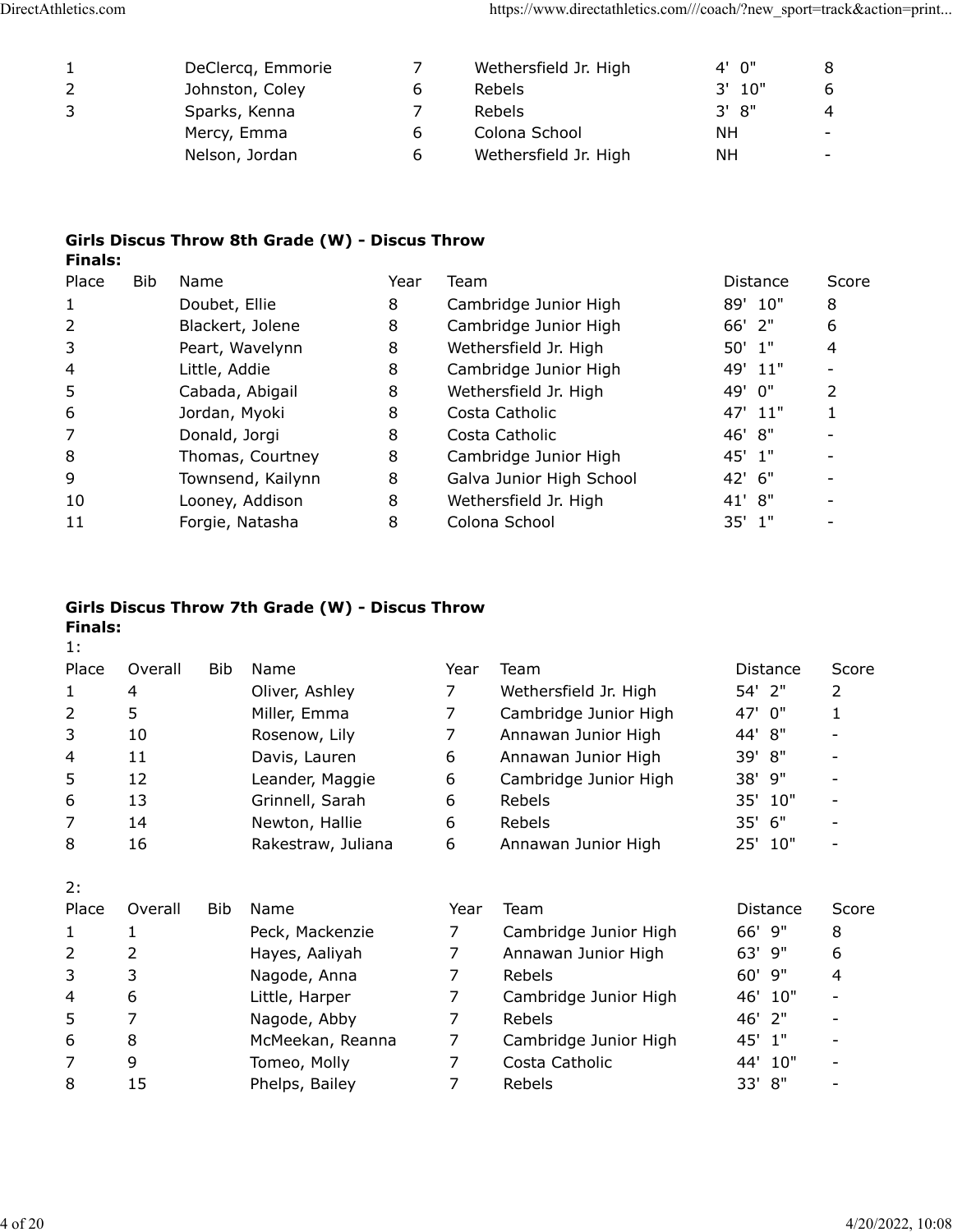## **Girls High Jump Start 4'0'' 8th Grade (W) - High Jump Finals:**

| Place        | Bib. | Name             | Year | Team                  | Distance | Score |
|--------------|------|------------------|------|-----------------------|----------|-------|
| $\mathbf{1}$ |      | Gerber, Arianna  |      | <b>Rebels</b>         | $4'$ 2"  |       |
| 2            |      | Bowser, Claire   |      | <b>Rebels</b>         | 4' 0''   | 6     |
| 3            |      | Anderson, Camryn | 8    | Wethersfield Jr. High | 4' 0''   | 4     |
|              |      | Nelson, Natalie  | 8    | Wethersfield Jr. High | ΝH       |       |

#### **Girls 4 x 200m Relay 8th Grade (W) - 4 x 200m Relay Finals:**

| Place | Team                  | Time    | Score |
|-------|-----------------------|---------|-------|
|       | Cambridge Junior High | 2:05.12 |       |
|       | <b>Rebels</b>         | 2:08.73 | h     |
|       | Wethersfield Jr. High | 2:15.56 | 4     |
|       |                       |         |       |

#### **Boys Triple Jump 8th Grade (M) - Triple Jump Finals:**

| Bib | Name             | Year | Team                  | Distance | Score |
|-----|------------------|------|-----------------------|----------|-------|
|     | McCellan, Rahkim | 8    | Costa Catholic        | 37' O"   |       |
|     | Nwagbo, Praise   |      | Costa Catholic        | $28'$ 5" | b     |
|     | Moore, Matthew   | 8    | Wethersfield Jr. High | $22'$ 4" | 4     |
|     |                  |      |                       |          |       |

# **Boys 1600m Run 8th Grade (M) - 1,600m Run**

| <b>Finals:</b> |            |                 |      |                          |         |       |
|----------------|------------|-----------------|------|--------------------------|---------|-------|
| Place          | <b>Bib</b> | Name            | Year | Team                     | Time    | Score |
| $\mathbf{1}$   |            | Pacheco, Ian    | 8    | Galva Junior High School | 5:55.44 | 8     |
|                |            | Feltner, Noah   | 8    | Wethersfield Jr. High    | 6:05.93 | b     |
| 3              |            | Grinnell, Ethan | 8    | Rebels                   | 6:56.49 | 4     |

# **Boys 4 x 400m Relay 7th Grade (M) - 4 x 400m Relay Finals:**

| Place | Team                  | Time    | Score |
|-------|-----------------------|---------|-------|
|       | Wethersfield Jr. High | 5:44.72 |       |
|       | Rebels                | 6:02.09 |       |

# **Girls 1600m Run 7th Grade (W) - 1,600m Run**

**Finals:**

| Place        | Bib | Name              | Year | Team                  | Time    | Score |
|--------------|-----|-------------------|------|-----------------------|---------|-------|
| $\mathbf{1}$ |     | Vande Kemp, Jana  |      | Cambridge Junior High | 5:52.06 | -8    |
| 2            |     | Knobloch, Darilis | b    | <b>Rebels</b>         | 6:33.52 | b     |
| 3            |     | Wilson, Alexis    |      | Annawan Junior High   | 6:36.77 | 4     |
| 4            |     | Scott, Lana       |      | Wethersfield Jr. High | 6:39.47 |       |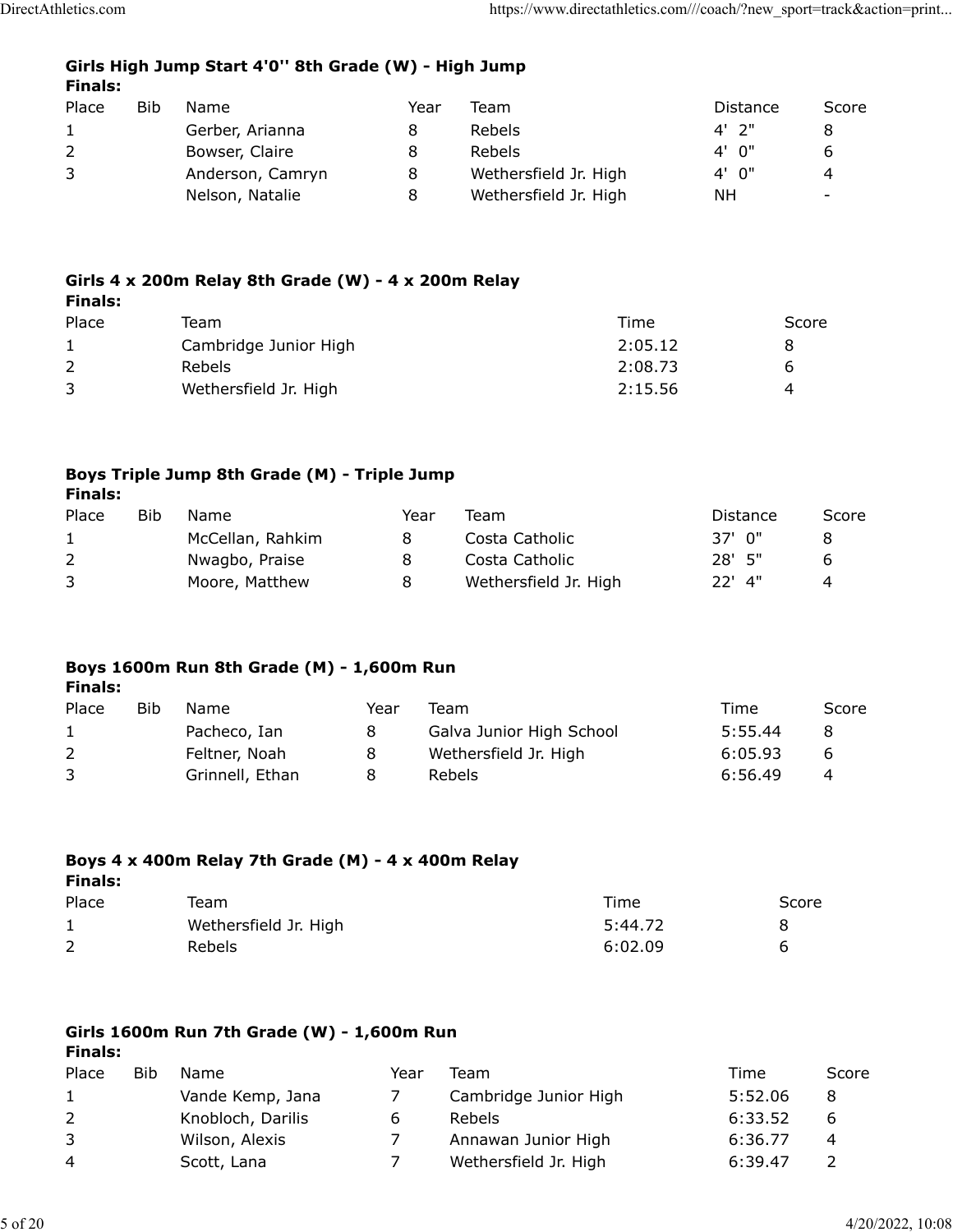| 5  | Humphrey, Avery   | 6 | Cambridge Junior High    | 6:53.78 |                          |
|----|-------------------|---|--------------------------|---------|--------------------------|
| 6  | Bennett, Haylee   |   | Cambridge Junior High    | 7:00.82 |                          |
| 7  | Edmund, Livvy     | 6 | Cambridge Junior High    | 7:03.65 |                          |
| 8  | Farmer, Charlotte | 7 | Galva Junior High School | 7:35.39 |                          |
| 9  | Stubbs, Selah     |   | Rebels                   | 7:38.06 |                          |
| 10 | Mercy, Emma       | 6 | Colona School            | 7:45.63 |                          |
| 11 | Dana, Lauren      | 6 | Wethersfield Jr. High    | 8:42.62 | $\overline{\phantom{0}}$ |

### **Girls 100m Dash 7th Grade (W) - 100m Dash Finals:** 1:

| Place<br>1<br>2<br>3<br>4<br>5 | Overall<br>8<br>12<br>17<br>19<br>20 | <b>Bib</b> | Name<br>Carman, Abbey<br>Weber, Jovie<br>Johnston, Coley<br>VanDeSampel, Abigal<br>Leander, Maggie | Year<br>6<br>$\overline{7}$<br>6<br>6<br>6 | Team<br>Wethersfield Jr. High<br>Galva Junior High School<br>Rebels<br>Wethersfield Jr. High<br>Cambridge Junior High | Time<br>15.94<br>16.43<br>17.38<br>17.66<br>17.98 | Score<br>$\overline{\phantom{a}}$<br>$\frac{1}{2}$<br>$\overline{\phantom{0}}$<br>$\frac{1}{2}$<br>$\overline{\phantom{0}}$ |
|--------------------------------|--------------------------------------|------------|----------------------------------------------------------------------------------------------------|--------------------------------------------|-----------------------------------------------------------------------------------------------------------------------|---------------------------------------------------|-----------------------------------------------------------------------------------------------------------------------------|
| 2:                             |                                      |            |                                                                                                    |                                            |                                                                                                                       |                                                   |                                                                                                                             |
| Place                          | Overall                              | Bib        | Name                                                                                               | Year                                       | Team                                                                                                                  | Time                                              | Score                                                                                                                       |
| 1                              | 14                                   |            | Peed, Isabella                                                                                     | 6                                          | Wethersfield Jr. High                                                                                                 | 16.68                                             | $\qquad \qquad \blacksquare$                                                                                                |
| 2                              | 15                                   |            | Webster, Kamiyah                                                                                   | 6                                          | Rebels                                                                                                                | 17.17                                             | $\qquad \qquad -$                                                                                                           |
| 3                              | 16                                   |            | Beam, Caylee                                                                                       | 6                                          | Cambridge Junior High                                                                                                 | 17.21                                             | $\qquad \qquad -$                                                                                                           |
| 4                              | 21                                   |            | McMeekan, Reanna                                                                                   | $\overline{7}$                             | Cambridge Junior High                                                                                                 | 18.02                                             | $\overline{\phantom{a}}$                                                                                                    |
| 5                              | 22                                   |            | Schaefer, Alexis                                                                                   | $\overline{7}$                             | Colona School                                                                                                         | 18.59                                             | $\overline{\phantom{a}}$                                                                                                    |
| 6                              | 23                                   |            | Rakestraw, Juliana                                                                                 | 6                                          | Annawan Junior High                                                                                                   | 18.75                                             | $\overline{\phantom{a}}$                                                                                                    |
| 7                              | 25                                   |            | Lopez, Melanie                                                                                     | 6                                          | Wethersfield Jr. High                                                                                                 | 18.91                                             | $\overline{\phantom{m}}$                                                                                                    |
| 3:                             |                                      |            |                                                                                                    |                                            |                                                                                                                       |                                                   |                                                                                                                             |
| Place                          | Overall                              | <b>Bib</b> | Name                                                                                               | Year                                       | Team                                                                                                                  | Time                                              | Score                                                                                                                       |
| 1                              | 5                                    |            | Gale, Kaylyn                                                                                       | 7                                          | Galva Junior High School                                                                                              | 15.32                                             | 1                                                                                                                           |
| 2                              | 6                                    |            | Carman, Katelyn                                                                                    | $\overline{7}$                             | Wethersfield Jr. High                                                                                                 | 15.48                                             | $\overline{\phantom{0}}$                                                                                                    |
| 3                              | 7                                    |            | Price, Taylor                                                                                      | 6                                          | Rebels                                                                                                                | 15.64                                             | $\overline{\phantom{a}}$                                                                                                    |
| 4                              | 11                                   |            | Holmstrom, Cambri                                                                                  | 6                                          | Rebels                                                                                                                | 16.33                                             | $\overline{\phantom{a}}$                                                                                                    |
| 5                              | 18                                   |            | Scott, Kelsey                                                                                      | 7                                          | Rebels                                                                                                                | 17.58                                             | $\overline{\phantom{a}}$                                                                                                    |
| 6                              | 24                                   |            | Thuline, Megan                                                                                     | 6                                          | Galva Junior High School                                                                                              | 18.86                                             | $\overline{\phantom{a}}$                                                                                                    |
| 7                              | 26                                   |            | Evans, Tinly                                                                                       | 5                                          | Costa Catholic                                                                                                        | 19.30                                             | $\overline{\phantom{a}}$                                                                                                    |
| 4:                             |                                      |            |                                                                                                    |                                            |                                                                                                                       |                                                   |                                                                                                                             |
| Place                          | Overall                              | <b>Bib</b> | Name                                                                                               | Year                                       | Team                                                                                                                  | Time                                              | Score                                                                                                                       |
| 1                              | 1                                    |            | Latcham, Kay'leanna                                                                                | $\overline{7}$                             | Galva Junior High School                                                                                              | 14.08                                             | 8                                                                                                                           |
| 2                              | 2                                    |            | Samuels, Gia                                                                                       | $\overline{7}$                             | Annawan Junior High                                                                                                   | 14.37                                             | 6                                                                                                                           |
| 3                              | 3                                    |            | Humphrey, Ella                                                                                     | 6                                          | Cambridge Junior High                                                                                                 | 14.77                                             | 4                                                                                                                           |
| $\overline{\mathbf{4}}$        | $\overline{\mathbf{4}}$              |            | McCellan, Rachelle                                                                                 | 5                                          | Costa Catholic                                                                                                        | 15.17                                             | $\overline{2}$                                                                                                              |
| 5                              | 9                                    |            | Tomeo, Molly                                                                                       | $\overline{7}$                             | Costa Catholic                                                                                                        | 16.17                                             | $\overline{a}$                                                                                                              |
| 6                              | 10                                   |            | Marty, Ava                                                                                         | 6                                          | Costa Catholic                                                                                                        | 16.21                                             | $\overline{\phantom{0}}$                                                                                                    |
| 7                              | 13                                   |            | Dzekunskas, Millie                                                                                 | $\overline{7}$                             | Cambridge Junior High                                                                                                 | 16.64                                             | $\overline{\phantom{0}}$                                                                                                    |
|                                |                                      |            |                                                                                                    |                                            |                                                                                                                       |                                                   |                                                                                                                             |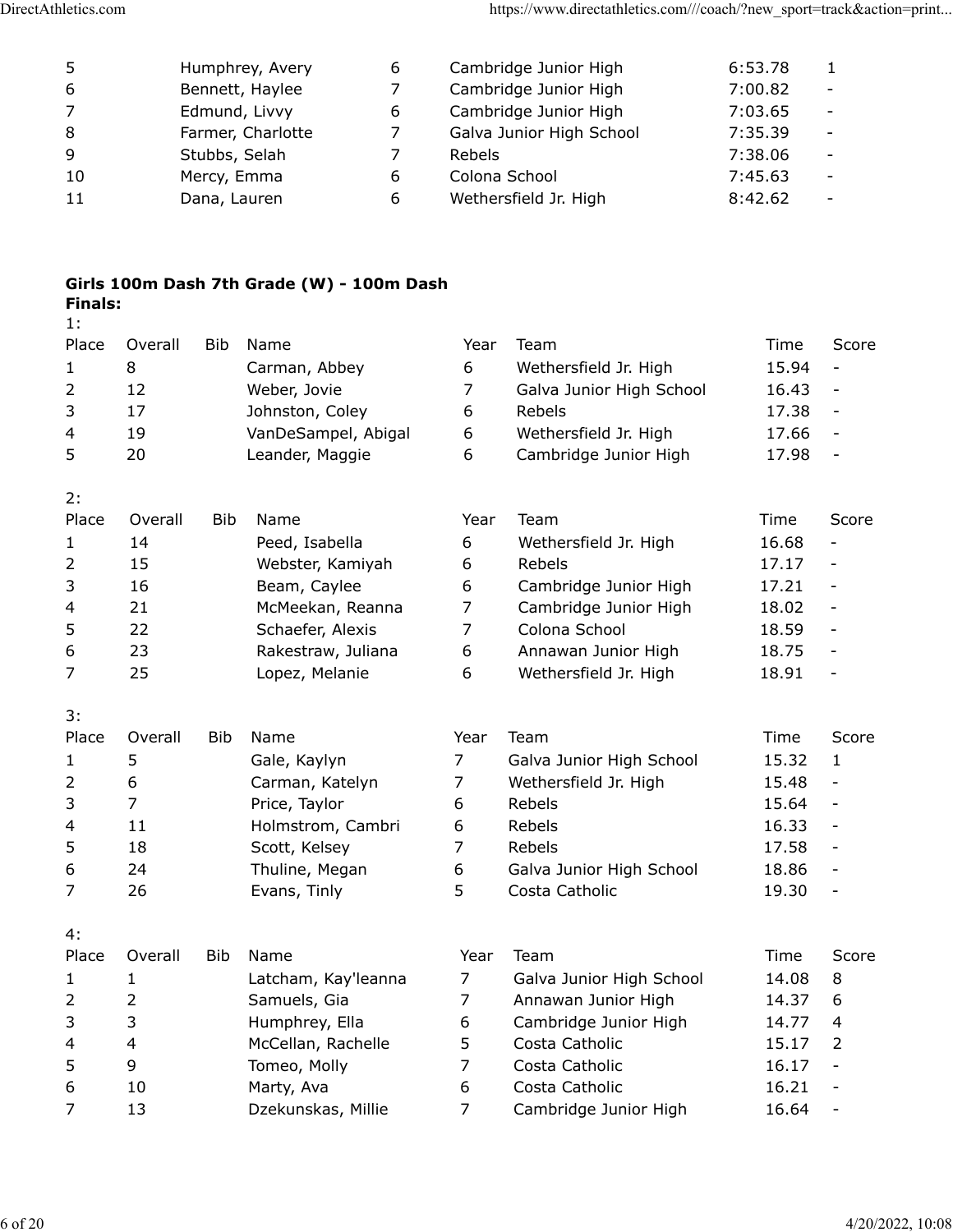| Girls 1600m Run 8th Grade (W) - 1,600m Run |  |  |  |  |
|--------------------------------------------|--|--|--|--|
| Finals:                                    |  |  |  |  |

| .     |     |                 |      |                       |         |       |
|-------|-----|-----------------|------|-----------------------|---------|-------|
| Place | Bib | Name            | Year | Team                  | Time    | Score |
|       |     | Downing, Emily  | 8    | Cambridge Junior High | 5:39.80 |       |
|       |     | Higgins, Alyssa |      | Costa Catholic        | 6:27.02 |       |

#### **Girls 4 x 400m Relay 8th Grade (W) - 4 x 400m Relay Finals:**

| Place | Team                  | Time   | Score |
|-------|-----------------------|--------|-------|
|       | Cambridge Junior High | 5:04.0 | я     |
|       | Wethersfield Jr. High | 5:22.9 | b     |
|       | <b>Rebels</b>         | 5:31.6 | 4     |

# **Girls Triple Jump 8th Grade (W) - Triple Jump**

| m<br>ı<br>п<br>٠<br>×<br>× |
|----------------------------|
|----------------------------|

| Place | Bib | Name          | Year | Team                  | Distance | Score |
|-------|-----|---------------|------|-----------------------|----------|-------|
|       |     | Oliver, Megan |      | Wethersfield Jr. High | 24' 1"   |       |

### **Boys High Jump Start 4'4" 8th Grade (M) - High Jump Finals:**

# Place Bib Name  $Year$  Team  $Year$  and  $Year$  Distance Score 1 Crummer, Keigen 8 Costa Catholic 4' 10" 8 2 Sandberg, Wes 8 Vikings 1997 1998 4' 8" 6 3 Browning, Ben 8 Rebels 4' 8" 4 4 Masters, Riley 8 Rebels 4' 8" 2 5 Gradert, Kaden 8 Annawan Junior High 4' 4" 1 6 Smith, Jatavius 8 Galva Junior High School 4' 0" -Harker, Nathan  $\overline{6}$  Annawan Junior High  $\overline{6}$  NH -

#### **Boys 400m Dash 7th Grade (M) - 400m Dash Finals:**

|  | rınaıs: |  |
|--|---------|--|
|  |         |  |
|  |         |  |

| Place          | Overall | Bib | Name                    | Year | Team                     | Time    | Score  |
|----------------|---------|-----|-------------------------|------|--------------------------|---------|--------|
| 1              | 2       |     | McCleary Larson, Hayden |      | Vikings                  | 1:11.83 | 6      |
| 2              | 6       |     | Dowell-Keup, Ty         |      | Galva Junior High School | 1:20.74 | 1      |
| 3              |         |     | Seiden, Layne           |      | Wethersfield Jr. High    | 1:21.75 |        |
| $\overline{4}$ | 9       |     | Kinsella, Cash          | 6    | Rebels                   | 1:25.71 | $\sim$ |
|                |         |     |                         |      |                          |         |        |
| 2:             |         |     |                         |      |                          |         |        |
| Place          | Overall | Bib | Name                    | Year | Team                     | Time    | Score  |
| 1              |         |     | Bermudez, Michael       | 7    | Wethersfield Jr. High    | 1:05.02 | 8      |
| 2              | 3       |     | Verstraete, Cash        | 7    | Wethersfield Jr. High    | 1:13.72 | 4      |
| 3              | 4       |     | Rumbold, Reese          |      | Wethersfield Jr. High    | 1:13.84 |        |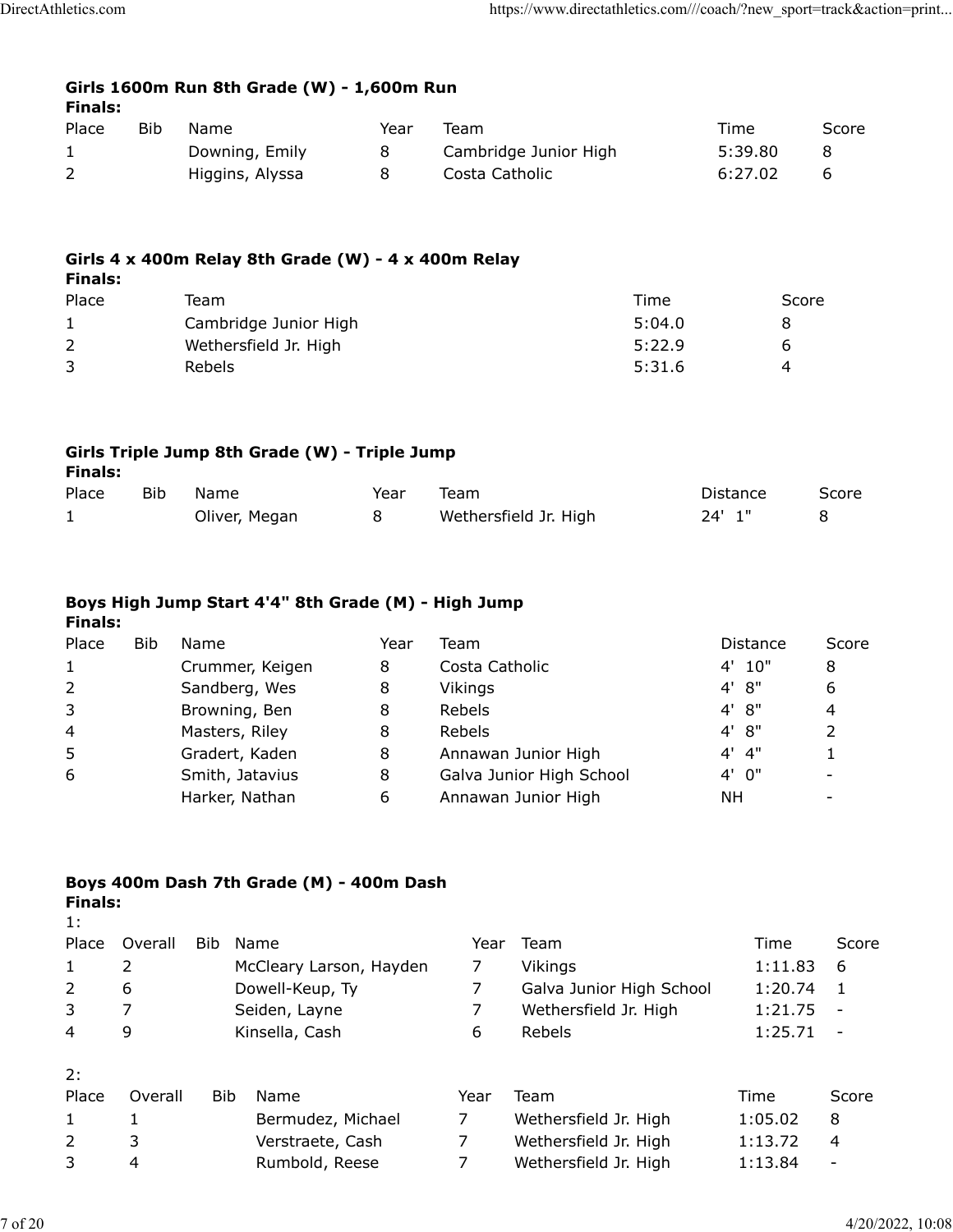| 4  | 5 <sup>1</sup> | Stubbs, Micah    | b | Rebels              | 1:16.25 |        |
|----|----------------|------------------|---|---------------------|---------|--------|
| 5  |                | Sierens, Bennett |   | Annawan Junior High | 1:24.84 | $\sim$ |
| 6. | 10             | Trickey, Blake   |   | Colona School       | 1:27.16 | $\sim$ |
|    |                | Ely, Hunter      | b | <b>Rebels</b>       | 1:30.74 | $\sim$ |

### **Girls 100m Hurdles 8th Grade (W) - 100m Hurdles Finals:**

| Place          | Bib | Name               | Year | Team                     | Time  | Score                    |
|----------------|-----|--------------------|------|--------------------------|-------|--------------------------|
| $\mathbf{1}$   |     | Hawes, Natalie     | 8    | Galva Junior High School | 18.95 | 8                        |
| $\overline{2}$ |     | Jewett, Addie      | 8    | Cambridge Junior High    | 20.36 | 6                        |
| 3              |     | Tyree, Piper       | 8    | Rebels                   | 20.83 | 4                        |
| $\overline{4}$ |     | Hawley, Kelsey     | 8    | Rebels                   | 21.51 |                          |
| 5              |     | Peterson, Cameron  |      | Rebels                   | 22.02 | $\overline{\phantom{a}}$ |
| 6              |     | Humphreys, Whitney | 8    | Costa Catholic           | 22.54 |                          |

#### **Girls Long Jump 8th Grade (W) - Long Jump Finals:** 1:

| <b>L.</b>      |         |     |                    |      |                          |                    |       |
|----------------|---------|-----|--------------------|------|--------------------------|--------------------|-------|
| Place          | Overall | Bib | Name               | Year | Team                     | Distance           | Score |
| 1              | 2       |     | Kisler, Sophia     | 8    | Costa Catholic           | $12'$ 4"           | 6     |
| $\overline{2}$ | 3       |     | Phelps, Makenzie   | 8    | Wethersfield Jr. High    | 11' 10"            | 4     |
| 3              | 6       |     | Allen, Hailey      | 8    | Rebels                   | $11'$ $3''$        |       |
| 4              | 8       |     | Tyree, Piper       | 8    | Rebels                   | 9"<br>$10^{\circ}$ |       |
| 5              | 11      |     | Senteney, Laura    | 8    | Wethersfield Jr. High    | $9'$ 5"            |       |
| 6              | 12      |     | Carlson, Ella      | 8    | Costa Catholic           | $8'$ 7"            |       |
| 7              |         |     | Peterson, Cameron  | 8    | Rebels                   | ND.                |       |
| 2:             |         |     |                    |      |                          |                    |       |
| Place          | Overall | Bib | Name               | Year | Team                     | <b>Distance</b>    | Score |
| 1              |         |     | Jones, Tyra        | 8    | Annawan Junior High      | 12' 6"             | 8     |
| $\overline{2}$ | 4       |     | Sumner, Reese      | 8    | Galva Junior High School | 11' 8"             | 2     |
| 3              | 5       |     | Gradert, Trinity   | 8    | Annawan Junior High      | $11'$ 7"           | 1     |
| 4              | 7       |     | Humphreys, Whitney | 8    | Costa Catholic           | 11"<br>10'         |       |
| 5              | 9       |     | Ingels, Ella       | 8    | Galva Junior High School | 6"<br>10'          |       |
| 6              | 10      |     | Salazar, Ava       | 8    | Cambridge Junior High    | 10' 2"             |       |
| 7              | 13      |     | Nelson, Natalie    | 8    | Wethersfield Jr. High    | 11"<br>0'          |       |
|                |         |     |                    |      |                          |                    |       |

#### **Girls 4 x 100m Relay 7th Grade (W) - 4 x 100m Relay Finals:**

| .              |                          |         |       |
|----------------|--------------------------|---------|-------|
| Place          | Team                     | Time    | Score |
| $\mathbf{1}$   | <b>Rebels</b>            | 59.35   |       |
| $\overline{2}$ | Wethersfield Jr. High    | 1:02.13 |       |
| 3              | Costa Catholic           | 1:02.93 |       |
| 4              | Galva Junior High School | 1:03.17 |       |
| 5              | Wethersfield Jr. High    | 1:09.31 |       |
|                |                          |         |       |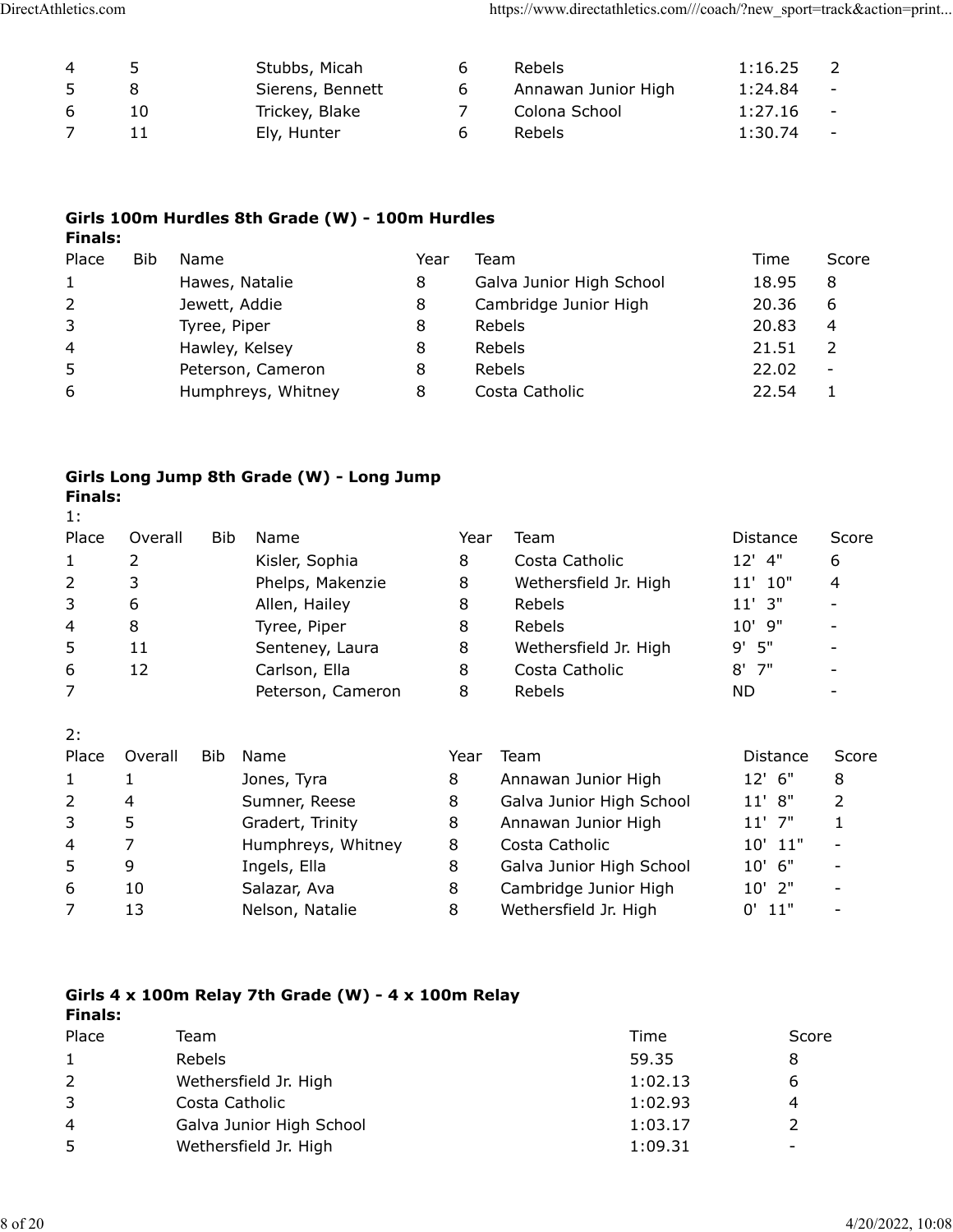| 6              | Galva Junior High School |            |                                           |                | 1:13.20                  |       |                              |
|----------------|--------------------------|------------|-------------------------------------------|----------------|--------------------------|-------|------------------------------|
| <b>Finals:</b> |                          |            | Girls 200m Dash 7th Grade (W) - 200m Dash |                |                          |       |                              |
| 1:             |                          |            |                                           |                |                          |       |                              |
| Place          | Overall                  | Bib        | Name                                      | Year           | Team                     | Time  | Score                        |
| 1              | 11                       |            | Weber, Jovie                              | 7              | Galva Junior High School | 34.56 | $\qquad \qquad \blacksquare$ |
| $\overline{2}$ | 17                       |            | Rash, Vivienne                            | 6              | Wethersfield Jr. High    | 37.97 | $\overline{\phantom{0}}$     |
| 3              | 22                       |            | McMeekan, Reanna                          | $\overline{7}$ | Cambridge Junior High    | 40.05 | $\overline{\phantom{0}}$     |
| 2:             |                          |            |                                           |                |                          |       |                              |
| Place          | Overall                  | <b>Bib</b> | Name                                      | Year           | Team                     | Time  | Score                        |
| 1              | 7                        |            | Carman, Abbey                             | 6              | Wethersfield Jr. High    | 33.41 |                              |
| 2              | 8                        |            | Frank, Avery                              | $\overline{7}$ | Annawan Junior High      | 33.53 | $\overline{\phantom{0}}$     |
| 3              | 13                       |            | Garcia, Gracie                            | $\overline{7}$ | Wethersfield Jr. High    | 35.35 | $\overline{\phantom{a}}$     |
| 4              | 19                       |            | Edwards, Abby                             | 6              | Galva Junior High School | 38.37 | $\overline{\phantom{a}}$     |
| 5              | 20                       |            | Rosenow, Lily                             | $\overline{7}$ | Annawan Junior High      | 38.45 | $\overline{\phantom{a}}$     |
| 6              | 21                       |            | Ensey, Madison                            | 6              | Rebels                   | 38.94 | $\overline{\phantom{a}}$     |
| $\overline{7}$ | 23                       |            | Evans, Tinly                              | 5              | Costa Catholic           | 41.17 | $\overline{\phantom{a}}$     |
| 3:             |                          |            |                                           |                |                          |       |                              |
| Place          | Overall                  | <b>Bib</b> | Name                                      |                | Year<br>Team             | Time  | Score                        |
| 1              | 10                       |            | Hayes, Aaliyah                            | $\overline{7}$ | Annawan Junior High      | 34.34 | $\overline{\phantom{0}}$     |
| $\overline{2}$ | 12                       |            | Chamberlain, Emma                         | 6              | Rebels                   | 34.95 | $\qquad \qquad -$            |
| 3              | 14                       |            | Tomeo, Molly                              | 7              | Costa Catholic           | 35.83 | $\qquad \qquad -$            |
| 4              | 15                       |            | Scott, Kelsey                             | 7              | Rebels                   | 36.48 | $\qquad \qquad -$            |
| 5              | 16                       |            | Beam, Caylee                              | 6              | Cambridge Junior High    | 36.52 | $\overline{\phantom{a}}$     |
| 6              | 18                       |            | Leander, Maggie                           | 6              | Cambridge Junior High    | 38.01 | $\overline{\phantom{0}}$     |
| 7              | 24                       |            | Nimrick, Ella                             | 7              | Cambridge Junior High    | 41.41 | $\qquad \qquad -$            |
| 4:             |                          |            |                                           |                |                          |       |                              |
| Place          | Overall                  | <b>Bib</b> | Name                                      | Year           | Team                     | Time  | Score                        |
| 1              | 1                        |            | Samuels, Gia                              | 7              | Annawan Junior High      | 29.85 | 8                            |
| 2              | 2                        |            | Humphrey, Ella                            | 6              | Cambridge Junior High    | 30.03 | 6                            |
| 3              | 3                        |            | Price, Taylor                             | 6              | Rebels                   | 32.15 | 4                            |
| 4              | 4                        |            | Carman, Katelyn                           | 7              | Wethersfield Jr. High    | 32.48 | 2                            |
| 5              | 5                        |            | Hudson, Alyssa                            | $\overline{7}$ | Galva Junior High School | 32.84 | 1                            |

# **Boys Long Jump 7th Grade (M) - Long Jump**

| <b>Finals:</b><br>1: |         |     |                   |      |                          |             |       |
|----------------------|---------|-----|-------------------|------|--------------------------|-------------|-------|
| Place                | Overall | Bib | Name              | Year | Team                     | Distance    | Score |
|                      |         |     | Robinson, Brayden |      | Galva Junior High School | $11'$ $7''$ | 4     |
|                      | b       |     | Taylor, Aiden     | 6    | Wethersfield Jr. High    | $11'$ 4"    |       |
|                      |         |     | Mlekush, Damian   | b    | Rebels                   | $11'$ $2''$ | -     |

6 6 Marty, Ava 6 Costa Catholic 33.04 -7 9 Holmstrom, Cambri 6 Rebels 34.17 -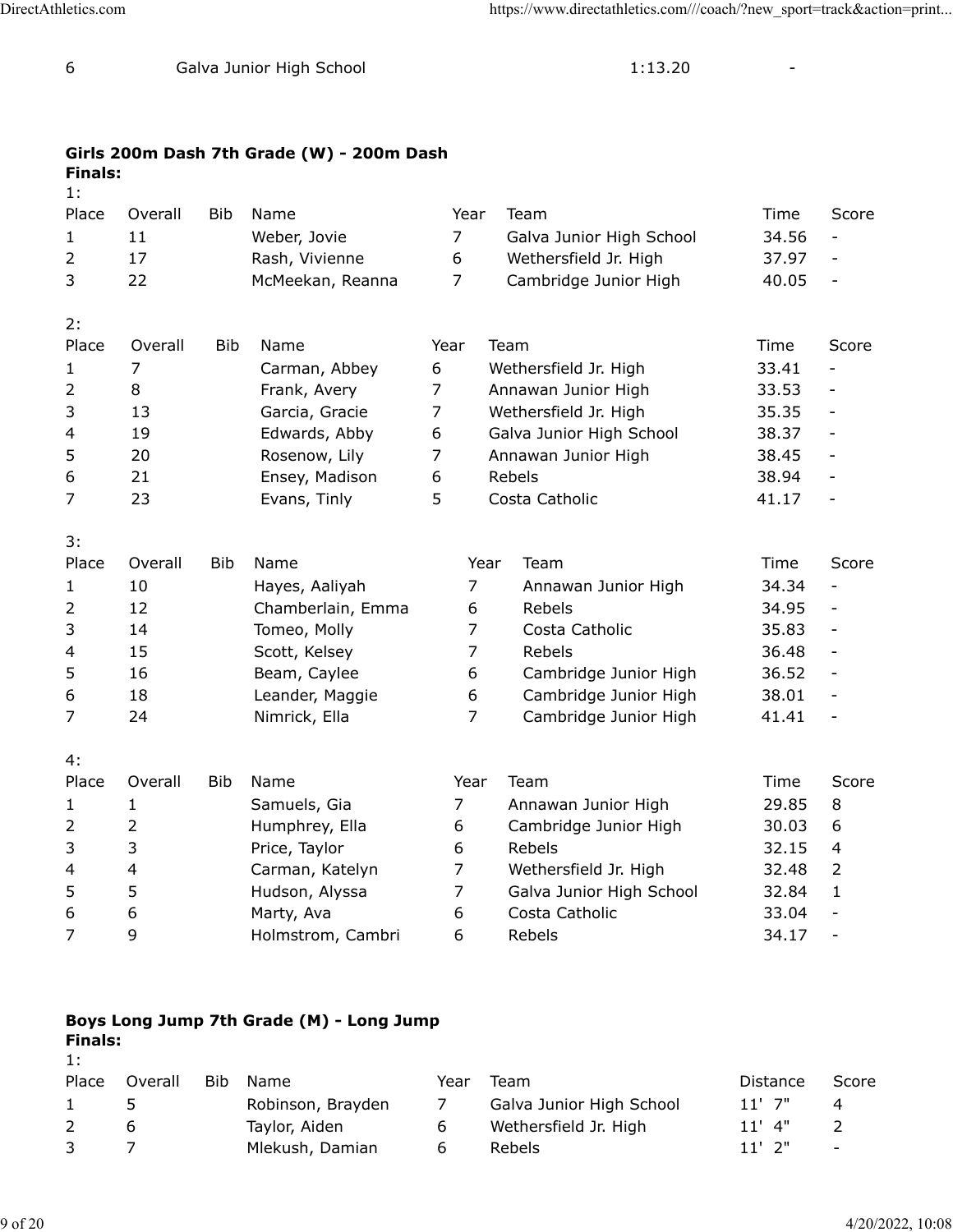| 4              | 10      | Peterson, Patrick  | 6    | Rebels                   | $11'$ $1"$  |       |
|----------------|---------|--------------------|------|--------------------------|-------------|-------|
| 5              | 11      | Trickey, Blake     | 7    | Colona School            | $10'$ $11"$ |       |
| 6              | 12      | Engles, Randal     | 6    | Galva Junior High School | $10'$ $0''$ |       |
| 7              | 13      | Phelps, Jackson    | 6    | Wethersfield Jr. High    | $9'$ 11"    |       |
| 8              |         | Dimick, Greyson    | 7    | Colona School            | ND.         |       |
| 2:             |         |                    |      |                          |             |       |
| Place          | Overall | <b>Bib</b><br>Name | Year | Team                     | Distance    | Score |
| 1              |         | Thurston, Maddox   | 7    | Annawan Junior High      | $13'$ 4"    | 8     |
| $\overline{2}$ | 2       | Childs, Pierce     | 6    | Annawan Junior High      | 12' 4"      | 6     |
| 3              | 3       | Dyes, Cole         | 6    | Annawan Junior High      | 12' 3"      |       |
| 4              | 4       | Klockenga, Kaleb   | 6    | Annawan Junior High      | 11' 8"      |       |
| 5              | 7       | Hillier, Preston   | 6    | Rebels                   | $11'$ 2"    | 0.5   |
| 6              | 7       | Knoblauch, Jack    | 6    | Rebels                   | $11'$ 2"    | 0.5   |
| 7              | 13      | Wied, Miles        | 6    | Annawan Junior High      | $9'$ 11"    |       |
| 8              | 15      | Macke, Isaac       | 6    | Rebels                   | 10"<br>9'   |       |

# **Boys 800m Run 7th Grade (M) - 800m Run**

| Finals: |  |
|---------|--|
|---------|--|

| Place          | <b>Bib</b> | Name            | Year | Team                     | Time    | Score                    |
|----------------|------------|-----------------|------|--------------------------|---------|--------------------------|
| $\mathbf{1}$   |            | Jeffrey, Bryant |      | Galva Junior High School | 2:50.92 | 8                        |
| 2              |            | Childs, Pierce  | 6    | Annawan Junior High      | 3:10.74 | 6                        |
| 3              |            | Mlekush, Damian | 6    | <b>Rebels</b>            | 3:14.57 | 4                        |
| $\overline{4}$ |            | Hendrix, Daylon |      | Wethersfield Jr. High    | 3:17.62 |                          |
| 5              |            | Engles, Randal  | 6    | Galva Junior High School | 3:28.99 |                          |
| 6              |            | Birdsong, Max   | 6    | Wethersfield Jr. High    | 3:40.28 | $\overline{\phantom{0}}$ |

#### **Boys 4 x 100m Relay 8th Grade (M) - 4 x 100m Relay Finals:**

| Team                     | Time  | Score |
|--------------------------|-------|-------|
| Wethersfield Jr. High    | 53.22 |       |
| Annawan Junior High      | 53.97 | h     |
| Galva Junior High School | 57.34 |       |
|                          |       |       |

# **Boys 110m Hurdles 8th Grade (M) - 110m Hurdles**

| Finals: |  |
|---------|--|
|         |  |

| Place | Bib | Name              | Year | Team                     | Time    | Score |
|-------|-----|-------------------|------|--------------------------|---------|-------|
|       |     | Watson, Demetrius |      | Costa Catholic           | 18.95 8 |       |
| 2     |     | Pacheco, Ian      |      | Galva Junior High School | 19.40 6 |       |

| Finals: | Boys 100m Dash 8th Grade (M) - 100m Dash |            |      |      |      |  |      |       |
|---------|------------------------------------------|------------|------|------|------|--|------|-------|
| $\pm$   |                                          |            |      |      |      |  |      |       |
| Place   | Overall                                  | <b>Bib</b> | Name | Year | Team |  | Time | Score |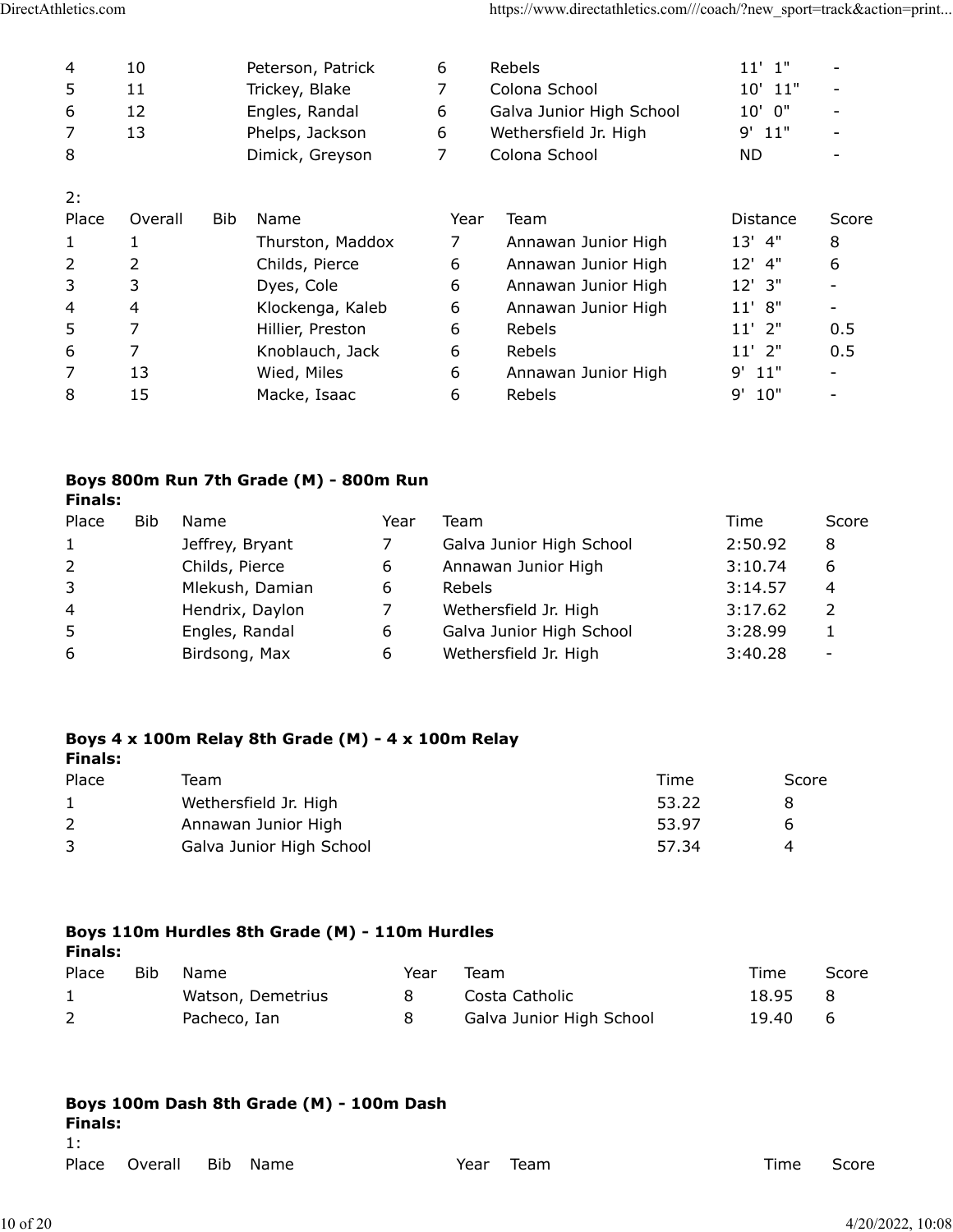| 1     | 4              |            | Jacobson, Keegan    | 8    | Wethersfield Jr. High    | 14.34 | 2                        |
|-------|----------------|------------|---------------------|------|--------------------------|-------|--------------------------|
| 2     | 5              |            | Williams, Demetrius | 8    | Colona School            | 14.59 | 1                        |
| 3     | 8              |            | Sloan, John         | 8    | Galva Junior High School | 15.41 | $\overline{\phantom{a}}$ |
| 2:    |                |            |                     |      |                          |       |                          |
| Place | Overall        | <b>Bib</b> | Name                | Year | Team                     | Time  | Score                    |
| 1     | 1              |            | Heitzler, Maddux    | 8    | Annawan Junior High      | 13.68 | 8                        |
| 2     | 2              |            | Jermenc, Carson     | 8    | Wethersfield Jr. High    | 13.98 | 6                        |
| 3     | 3              |            | Gibson, Braxxton    | 6    | Rebels                   | 14.02 | 4                        |
| 4     | 6              |            | Swearingen, Rocco   | 7    | Rebels                   | 14.79 | $\overline{\phantom{a}}$ |
| 5     | $\overline{7}$ |            | Gradert, Kaden      | 8    | Annawan Junior High      | 15.11 |                          |
| 6     | 9              |            | Hornback, Drew      | 8    | Wethersfield Jr. High    | 15.96 |                          |
| 7     | 10             |            | Harker, Nathan      | 6    | Annawan Junior High      | 16.54 |                          |
| 3:    |                |            |                     |      |                          |       |                          |
| Place | Overall        | Bib        | Name                | Year | Team                     | Time  | Score                    |
| 1     | 11             |            | McCellan, Rahkim    | 8    | Costa Catholic           | 28.47 |                          |
| 2     | 12             |            | Horrie, Devon       | 8    | Wethersfield Jr. High    | 28.51 | $\overline{\phantom{a}}$ |
| 3     | 13             |            | Nwagbo, Praise      | 8    | Costa Catholic           | 28.78 | $\overline{\phantom{a}}$ |
| 4     | 14             |            | Masters, Riley      | 8    | Rebels                   | 28.94 |                          |
| 5     | 15             |            | Thurston, Nic       | 8    | Annawan Junior High      | 28.98 | $\overline{\phantom{a}}$ |
| 6     | 16             |            | Ziegler, Lucas      | 8    | Costa Catholic           | 29.14 |                          |
| 7     | 17             |            | Crummer, Keigen     | 8    | Costa Catholic           | 29.42 |                          |

#### **Boys 4 x 200m Relay 8th Grade (M) - 4 x 200m Relay Finals:**

| Place | Team                  | Time    | Score |
|-------|-----------------------|---------|-------|
|       | Costa Catholic        | 1:53.12 |       |
|       | Rebels                | 1:56.78 | h     |
|       | Wethersfield Jr. High | 2:05.91 | 4     |

#### **Girls Triple Jump 7th Grade (W) - Triple Jump Finals:**

| rınaıs:      |     |                    |      |                       |          |       |
|--------------|-----|--------------------|------|-----------------------|----------|-------|
| Place        | Bib | Name               | Year | Team                  | Distance | Score |
| $\mathbf{1}$ |     | McCellan, Rachelle |      | Costa Catholic        | 27' 8"   |       |
|              |     | Garcia, Gracie     |      | Wethersfield Jr. High | $22'$ 1" |       |
|              |     |                    |      |                       |          |       |

#### **Girls 100m Hurdles 7th Grade (W) - 100m Hurdles Finals:**

| .              |            |                     |      |                          |       |       |
|----------------|------------|---------------------|------|--------------------------|-------|-------|
| Place          | <b>Bib</b> | Name                | Year | Team                     | Time  | Score |
| 1              |            | Latcham, Kay'leanna |      | Galva Junior High School | 17.74 | 8     |
| $\overline{2}$ |            | Wilson, Alexis      |      | Annawan Junior High      | 19.81 | 6     |
| 3              |            | Sparks, Kenna       |      | Rebels                   | 19.98 | 4     |
| 4              |            | Scott, Lana         |      | Wethersfield Jr. High    | 22.95 |       |
| 5              |            | Chamberlain, Emma   |      | Rebels                   | 26.01 |       |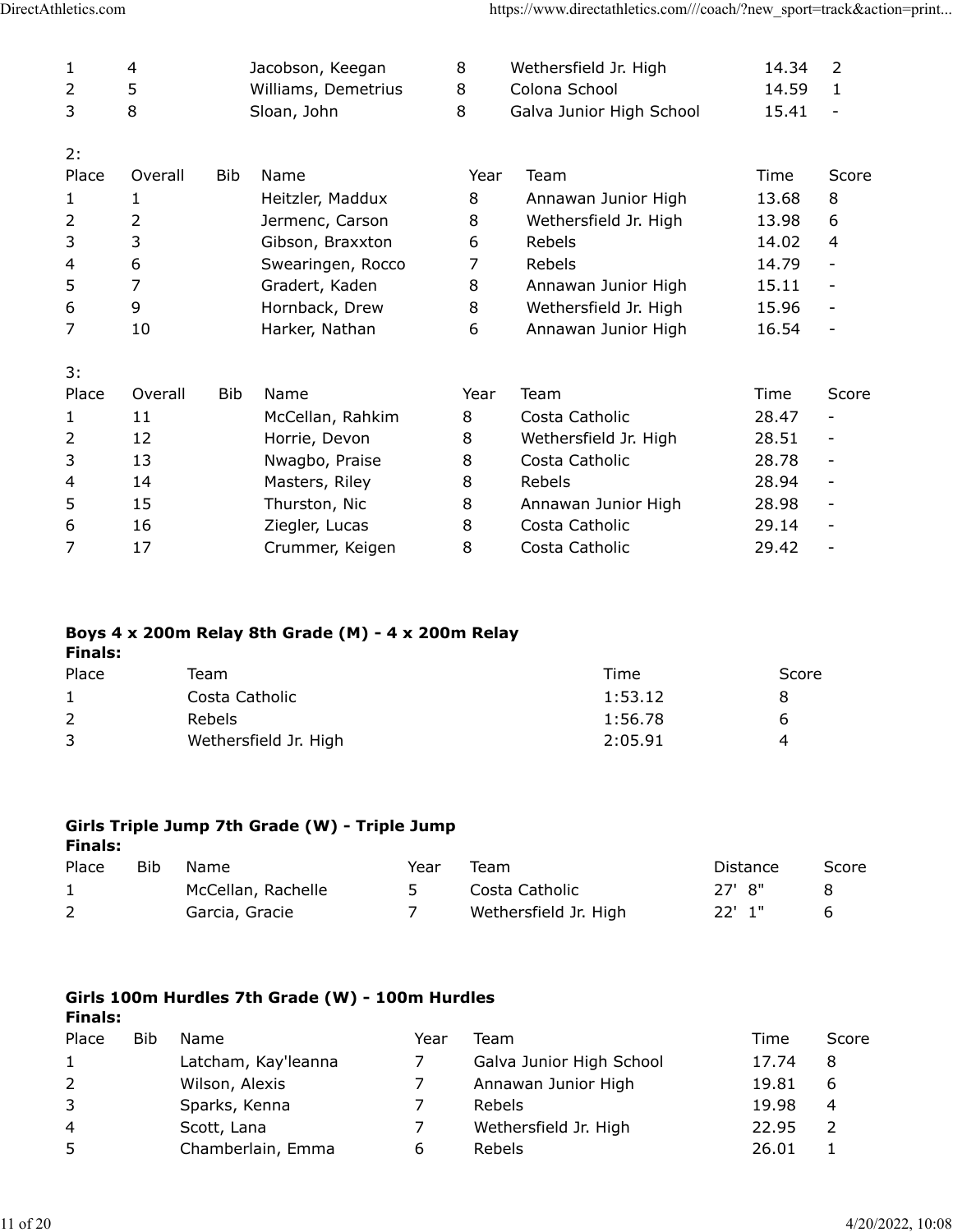1:

| Mercy, Emma | Colona School | 27.86 | $\overline{\phantom{a}}$ |
|-------------|---------------|-------|--------------------------|
|             |               |       |                          |

# **Girls 4 x 200m Relay 7th Grade (W) - 4 x 200m Relay**

| <b>Finals:</b> |                       |         |       |
|----------------|-----------------------|---------|-------|
| Place          | Team                  | Time    | Score |
|                | Cambridge Junior High | 2:10.56 |       |
|                | Wethersfield Jr. High | 2:20.50 | h     |

### **Girls Shot Put 8th Grade (W) - Shot Put Finals:**

| Place          | <b>Bib</b> | Name              | Year | Team                     | <b>Distance</b> | Score |
|----------------|------------|-------------------|------|--------------------------|-----------------|-------|
| 1              |            | Doubet, Ellie     | 8    | Cambridge Junior High    | 24' 3"          | 8     |
| 2              |            | Donald, Jorgi     | 8    | Costa Catholic           | 23' 5"          | 6     |
| 3              |            | Peart, Wavelynn   | 8    | Wethersfield Jr. High    | $21'$ $11''$    | 4     |
| $\overline{4}$ |            | Little, Addie     | 8    | Cambridge Junior High    | $21'$ 7"        | 2     |
| 5              |            | Cabada, Abigail   | 8    | Wethersfield Jr. High    | 19' 5"          |       |
| 6              |            | Jordan, Myoki     | 8    | Costa Catholic           | $19'$ $1"$      |       |
| 7              |            | Looney, Addison   | 8    | Wethersfield Jr. High    | $17'$ 0"        |       |
| 8              |            | Forgie, Natasha   | 8    | Colona School            | $14'$ 7"        |       |
| 9              |            | Townsend, Kailynn | 8    | Galva Junior High School | 10"<br>13'      |       |

### **Boys 400m Dash 8th Grade (M) - 400m Dash Finals:**

| Place        | Overall | Bib        | Name                | Year | Team                     | Time    | Score                        |
|--------------|---------|------------|---------------------|------|--------------------------|---------|------------------------------|
| $\mathbf{1}$ | 2       |            | Sandberg, Wes       | 8    | Vikings                  | 1:04.84 | 6                            |
| 2            | 3       |            | Williams, Demetrius | 8    | Colona School            | 1:06.77 | 4                            |
| 3            | 5       |            | Stahl, Blake        | 8    | Galva Junior High School | 1:07.78 | 1                            |
| 4            |         |            | Smith, Jatavius     | 8    | Galva Junior High School | 1:20.24 |                              |
| 2:           |         |            |                     |      |                          |         |                              |
| Place        | Overall | <b>Bib</b> | Name                | Year | Team                     | Time    | Score                        |
| $\mathbf{1}$ | 1       |            | Heitzler, Maddux    | 8    | Annawan Junior High      | 1:01.93 | 8                            |
| 2            | 4       |            | Torres, Jonathon    | 8    | Wethersfield Jr. High    | 1:07.53 | 2                            |
| 3            | 6       |            | Miskinis, Parker    | 8    | Wethersfield Jr. High    | 1:09.66 | -                            |
| 4            | 8       |            | Grinnell, Ethan     | 8    | Rebels                   | 1:26.43 | $\overline{\phantom{a}}$     |
| 5            | 9       |            | Akers, Evan         | 8    | Vikings                  | 1:36.30 | $\qquad \qquad \blacksquare$ |

| Finals: | Girls 4 x 400m Relay 7th Grade (W) - 4 x 400m Relay |         |       |  |  |  |  |  |
|---------|-----------------------------------------------------|---------|-------|--|--|--|--|--|
| Place   | Team                                                | Time    | Score |  |  |  |  |  |
|         | Cambridge Junior High                               | 5:06.00 |       |  |  |  |  |  |
|         | <b>Rebels</b>                                       | 5:56.48 | h     |  |  |  |  |  |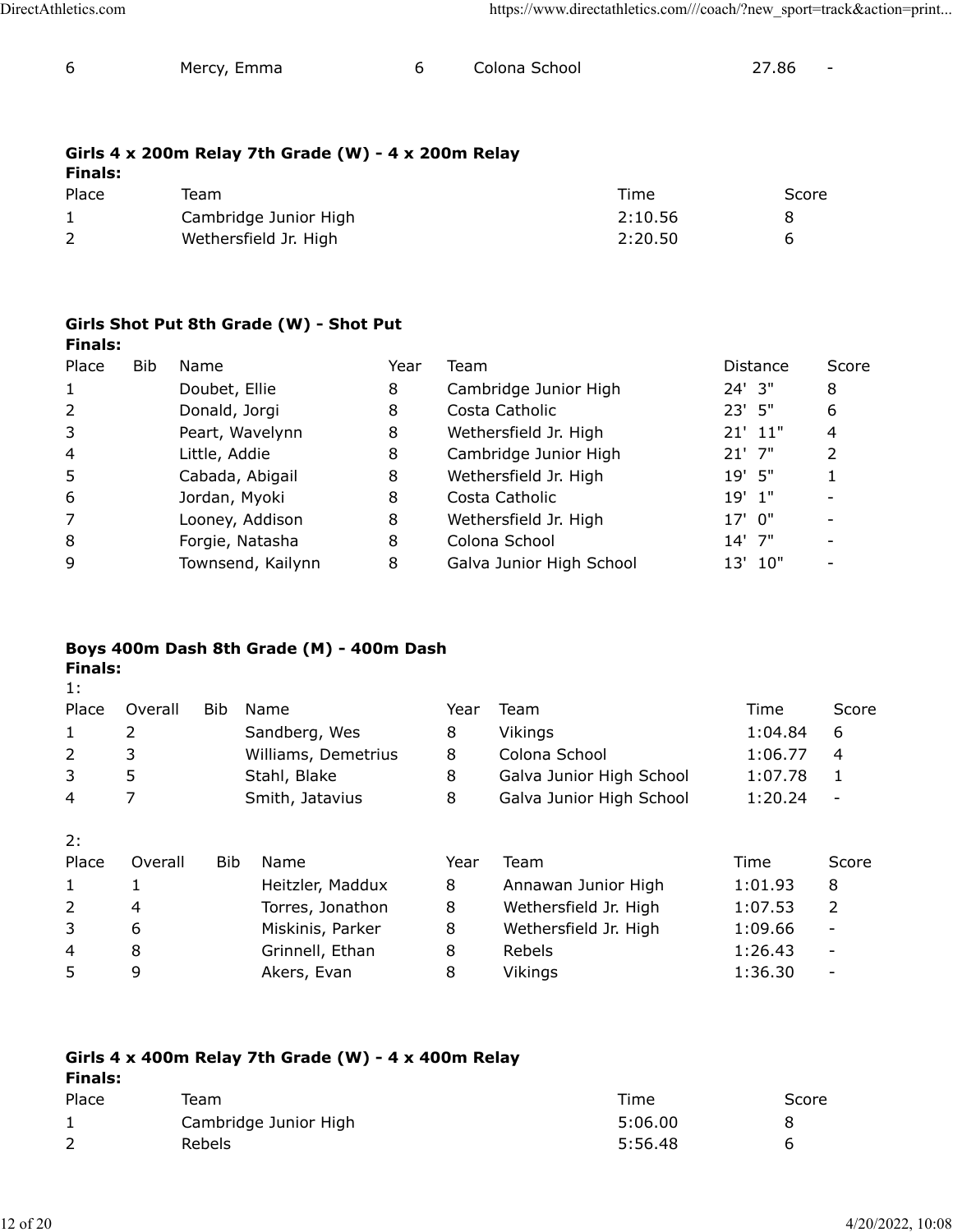### **Girls 200m Dash 8th Grade (W) - 200m Dash Finals:** 1:

| Place          | Overall | <b>Bib</b> | Name               | Year | Team                  | Time  | Score                        |
|----------------|---------|------------|--------------------|------|-----------------------|-------|------------------------------|
| 1              | 10      |            | Newton, Hallie     | 6    | Rebels                | 33.72 |                              |
| $\overline{2}$ | 14      |            | Oliver, Megan      | 8    | Wethersfield Jr. High | 35.18 | -                            |
| 3              | 16      |            | Rivera, Jzabel     | 8    | Wethersfield Jr. High | 37.30 | $\overline{\phantom{a}}$     |
| 4              |         |            | Nelson, Natalie    | 8    | Wethersfield Jr. High | ΝT    |                              |
| 2:             |         |            |                    |      |                       |       |                              |
| Place          | Overall | Bib        | Name               | Year | Team                  | Time  | Score                        |
| 1              | 3       |            | Gerber, Arianna    | 8    | Rebels                | 31.83 | 4                            |
| $\overline{2}$ | 6       |            | Sparks, Kenna      | 7    | Rebels                | 32.52 |                              |
| 3              | 11      |            | Hawley, Kelsey     | 8    | Rebels                | 33.78 |                              |
| 4              | 12      |            | Salazar, Ava       | 8    | Cambridge Junior High | 34.71 | $\overline{\phantom{a}}$     |
| 5              | 13      |            | Senteney, Laura    | 8    | Wethersfield Jr. High | 34.93 |                              |
| 6              | 15      |            | Humphreys, Whitney | 8    | Costa Catholic        | 35.31 | $\qquad \qquad -$            |
| 7              | 17      |            | Carlson, Ella      | 8    | Costa Catholic        | 37.55 |                              |
| 3:             |         |            |                    |      |                       |       |                              |
| Place          | Overall | <b>Bib</b> | Name               | Year | Team                  | Time  | Score                        |
| 1              | 1       |            | Jones, Tyra        | 8    | Annawan Junior High   | 28.52 | 8                            |
| 2              | 2       |            | Blackert, Jolene   | 8    | Cambridge Junior High | 30.30 | 6                            |
| 3              | 4       |            | Veloz, Luca        | 8    | Cambridge Junior High | 31.94 | $\overline{2}$               |
| 4              | 5       |            | Nagode, Abby       | 7    | Rebels                | 32.43 | 1                            |
| 5              | 7       |            | Kisler, Sophia     | 8    | Costa Catholic        | 32.79 | $\qquad \qquad -$            |
| 6              | 8       |            | Doubet, Ellie      | 8    | Cambridge Junior High | 32.91 | $\qquad \qquad \blacksquare$ |
| 7              | 9       |            | Gradert, Trinity   | 8    | Annawan Junior High   | 33.44 | $\overline{\phantom{0}}$     |

## **Boys Discus Throw 7th Grade (M) - Discus Throw Finals:**

| Place          | Overall | Bib        | Name                    | Year | Team                     | Distance   | Score |
|----------------|---------|------------|-------------------------|------|--------------------------|------------|-------|
| $\mathbf{1}$   | 2       |            | West, Eli               |      | Galva Junior High School | 67' 7"     | 6     |
| 2              | 3       |            | McCleary Larson, Hayden | 7    | Vikings                  | 4"<br>62'  | 4     |
| 3              | 4       |            | Wagner, Race            | 6    | Vikings                  | 58' 11"    | 2     |
| 4              | 6       |            | Secymore, Marshall      | 7    | Vikings                  | 52' 11"    |       |
| 5              | 10      |            | Lempke, Owen            | 6    | Wethersfield Jr. High    | 39' 6"     |       |
| 6              | 11      |            | Patel, Kauya            | 6    | Wethersfield Jr. High    | 34' 10"    |       |
| 7              | 14      |            | Scott, Adam             | 6    | Wethersfield Jr. High    | 27' 5"     |       |
| 2:             |         |            |                         |      |                          |            |       |
| Place          | Overall | <b>Bib</b> | Name                    | Year | Team                     | Distance   | Score |
| $\mathbf{1}$   |         |            | Specht, Kasen           | 7    | Annawan Junior High      | 68'<br>-4" | 8     |
| $\overline{2}$ | 5       |            | Boarmen, Charles        | 7    | Rebels                   | 56' 5"     |       |
| 3              | 7       |            | Sparks, Keagan          | 7    | Rebels                   | 4"<br>51'  |       |
| 4              | 8       |            | Specht, Ryder           |      | Annawan Junior High      | $51'$ $2"$ |       |

1: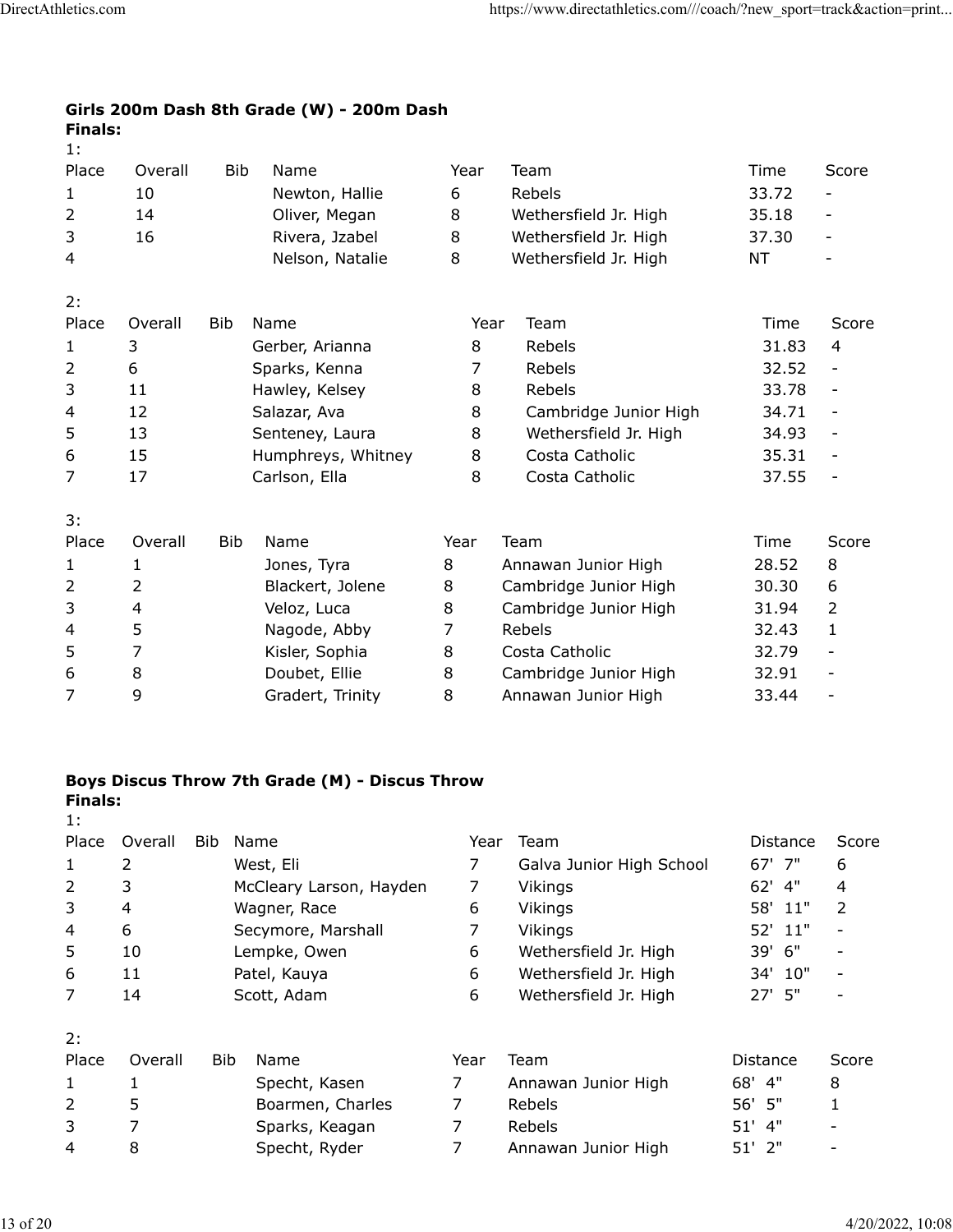|   | q  | Heitzler, Myer    |   | Annawan Junior High | 50' 1"   | $\sim$                   |
|---|----|-------------------|---|---------------------|----------|--------------------------|
| 6 |    | Kitterman, Kooper | b | Rebels              | 33' 8"   | $\sim$ $-$               |
|   | 13 | Kraft, Ellis      |   | Annawan Junior High | $31'$ 4" | $\sim$                   |
| 8 | 15 | Hess, Ethan       | h | <b>Rebels</b>       | $25'$ 4" | $\overline{\phantom{0}}$ |

# **Boys 200m Dash 7th Grade (M) - 200m Dash Finals:**

|         | <b>Bib</b> | Name                |                | Team                     | Time  | Score                    |
|---------|------------|---------------------|----------------|--------------------------|-------|--------------------------|
| 1       |            | Cepeda-Lopez, Oscar | 7              | Wethersfield Jr. High    | 29.75 | 8                        |
| 5       |            | Novak, Brayden      | 7              | Wethersfield Jr. High    | 30.84 |                          |
| 6       |            | Brose, Blaiden      | 6              | Galva Junior High School | 32.12 | 1                        |
|         |            |                     |                |                          |       |                          |
| Overall | <b>Bib</b> | Name                | Year           | Team                     | Time  | Score                    |
| 2       |            | Garcia, Alejandro   | 6              | Wethersfield Jr. High    | 29.78 | 6                        |
| 4       |            | Jeffrey, Bryant     | $\overline{7}$ | Galva Junior High School | 30.77 | 2                        |
| 10      |            | Galbraith, Kruz     | 7              | Wethersfield Jr. High    | 34.45 |                          |
|         |            | Dimick, Greyson     | 7              | Colona School            | NT    |                          |
|         |            | Ingles, Eli         | 6              | Galva Junior High School | NT    |                          |
|         |            |                     |                |                          |       |                          |
| Overall | <b>Bib</b> | Name                | Year           | Team                     | Time  | Score                    |
| 3       |            | Heston, Danny       | $\overline{7}$ | Annawan Junior High      | 30.20 | 4                        |
| 7       |            | Goodley, Cole       | $\overline{7}$ | Annawan Junior High      | 32.16 |                          |
| 8       |            | Childs, Pierce      | 6              | Annawan Junior High      | 33.74 |                          |
| 9       |            | Robinson, Brayden   | 7              | Galva Junior High School | 34.25 |                          |
| 11      |            | Sparks, Keagan      | 7              | Rebels                   | 34.89 | $\overline{\phantom{a}}$ |
| 12      |            | Boarmen, Charles    | 7              | Rebels                   | 37.00 |                          |
| 13      |            | Kraft, Ellis        | $\overline{7}$ | Annawan Junior High      | 39.61 |                          |
|         | Overall    |                     |                |                          | Year  |                          |

## **Girls Long Jump 7th Grade (W) - Long Jump Finals:**

|  |  | × |
|--|--|---|
|  |  |   |

| Place | Overall | Bib        | Name               | Year | Team                  | <b>Distance</b> | Score |
|-------|---------|------------|--------------------|------|-----------------------|-----------------|-------|
| 1     | 3       |            | Marty, Ava         | 6    | Costa Catholic        | $12'$ 3"        | 4     |
| 2     | 4       |            | Carman, Katelyn    | 7    | Wethersfield Jr. High | $11'$ 7"        | 2     |
| 3     | 5       |            | Carman, Abbey      | 6    | Wethersfield Jr. High | $11'$ 6"        | 1     |
| 4     | 11      |            | Schaefer, Alexis   | 7    | Colona School         | $10'$ 2"        |       |
| 5     | 12      |            | Nelson, Jordan     | 6    | Wethersfield Jr. High | 8'<br>11"       |       |
| 6     | 12      |            | Evans, Tinly       | 5    | Costa Catholic        | 8'<br>11"       |       |
| 2:    |         |            |                    |      |                       |                 |       |
| Place | Overall | <b>Bib</b> | Name               | Year | Team                  | Distance        | Score |
| 1     |         |            | McCellan, Rachelle | 5.   | Costa Catholic        | $12'$ $8''$     | 8     |
| 2     | 2       |            | Vande Kemp, Jana   | 7    | Cambridge Junior High | $12'$ 5"        | 6     |
| 3     | 6       |            | Holmstrom, Cambri  | 6    | Rebels                | - 5"<br>11'     |       |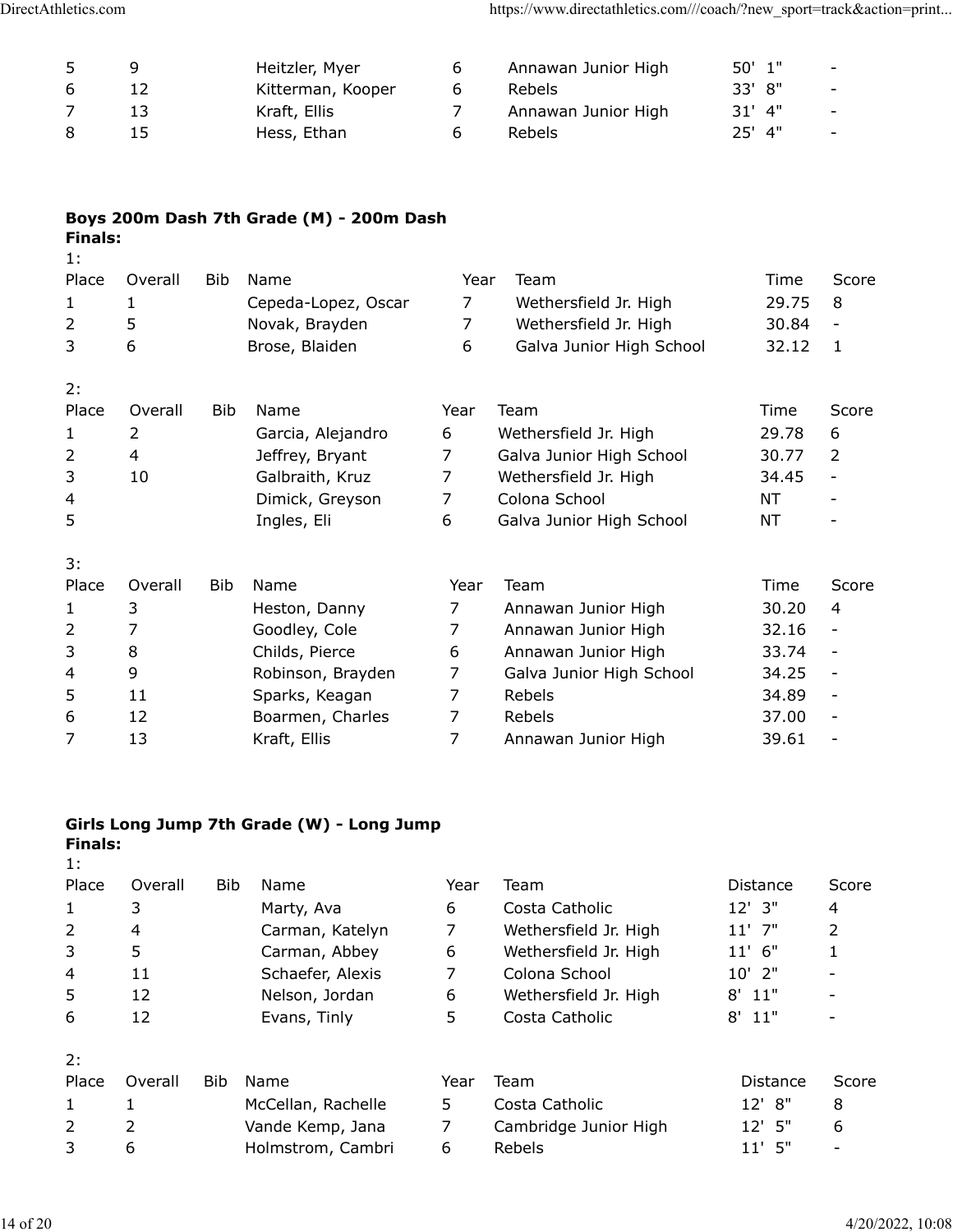| 4 |    | Dzekunskas, Millie | Cambridge Junior High    | $11'$ 0"    |             | $\sim$ |
|---|----|--------------------|--------------------------|-------------|-------------|--------|
|   |    | Kaiser, Sage       | Galva Junior High School |             | $10'$ $11"$ | $\sim$ |
| 6 |    | Weber, Jovie       | Galva Junior High School | $10'$ $10"$ |             | $\sim$ |
|   | 10 | Hayes, Aaliyah     | Annawan Junior High      | $10'$ 7"    |             | $\sim$ |

## **Boys 100m Dash 7th Grade (M) - 100m Dash Finals:**

| 1:           |         |     |                |      |                          |       |                          |
|--------------|---------|-----|----------------|------|--------------------------|-------|--------------------------|
| Place        | Overall | Bib | Name           | Year | Team                     | Time  | Score                    |
| $\mathbf{1}$ |         |     | Wagner, Race   | 6    | Vikings                  | 15.41 | $\overline{\phantom{a}}$ |
| 2            | 9       |     | Brose, Blaiden | 6    | Galva Junior High School | 15.54 | $\overline{\phantom{a}}$ |
| 3            | 13      |     | Ingles, Eli    | 6    | Galva Junior High School | 16.79 | $\overline{\phantom{a}}$ |
| 4            | 18      |     | Hess, Ethan    | 6    | Rebels                   | 21.22 | $\overline{\phantom{a}}$ |
| 2:           |         |     |                |      |                          |       |                          |

| Place          | Overall | Bib | Name              | Year | Team                     | Time  | Score                    |
|----------------|---------|-----|-------------------|------|--------------------------|-------|--------------------------|
|                |         |     | Garcia, Alejandro | 6    | Wethersfield Jr. High    | 14.19 | 6                        |
| $\mathcal{L}$  | 6       |     | Jeffrey, Bryant   |      | Galva Junior High School | 15.38 |                          |
| 3              | 10      |     | Phelps, Jackson   | 6    | Wethersfield Jr. High    | 15.97 | -                        |
| $\overline{4}$ | 12      |     | Robinson, Brayden |      | Galva Junior High School | 16.60 | $\overline{\phantom{a}}$ |
| 5              | 14      |     | Trickey, Blake    |      | Colona School            | 17.04 | $\overline{\phantom{a}}$ |
| 6              | 15      |     | Hillier, Preston  | 6    | <b>Rebels</b>            | 17.08 | $\overline{\phantom{a}}$ |
|                |         |     | Macke, Isaac      | 6    | Rebels                   | 18.62 |                          |

| 3:           |         |     |                       |      |                       |       |               |
|--------------|---------|-----|-----------------------|------|-----------------------|-------|---------------|
| Place        | Overall | Bib | Name                  | Year | Team                  | Time  | Score         |
| $\mathbf{1}$ |         |     | Cepeda-Lopez, Oscar   |      | Wethersfield Jr. High | 13.85 | 8             |
| 2            | 3       |     | Heston, Danny         |      | Annawan Junior High   | 14.26 | 4             |
| 3            | 4       |     | Frankenreider, Baylor | 6    | Annawan Junior High   | 15.06 | $\mathcal{L}$ |
| 4            | 5       |     | Thurston, Maddox      |      | Annawan Junior High   | 15.14 |               |
| 5            | 8       |     | Dyes, Cole            | 6    | Annawan Junior High   | 15.53 |               |
| 6            | 11      |     | Shrum, Payson         | 6    | Annawan Junior High   | 16.25 |               |
| 7            | 16      |     | Peterson, Patrick     | 6    | <b>Rebels</b>         | 17.19 |               |
|              |         |     |                       |      |                       |       |               |

## **Boys Long Jump 8th Grade (M) - Long Jump Finals:**

| . . |  |
|-----|--|

| Place          | Overall | Bib | Name           | Year | Team                     | Distance  | Score |
|----------------|---------|-----|----------------|------|--------------------------|-----------|-------|
|                |         |     | Stahl, Blake   | 8    | Galva Junior High School | 14' 9"    |       |
| 2              | 10      |     | Park, Landen   | 8    | Annawan Junior High      | $13'$ 7"  |       |
| 3              | 11      |     | Ziegler, Lucas | 8    | Costa Catholic           | $13'$ 5"  |       |
| $\overline{4}$ | 12      |     | Browning, Ben  | 8    | Rebels                   | $12'$ 9"  |       |
| 5              | 13      |     | Sloan, John    | 8    | Galva Junior High School | $12'$ 6"  |       |
| 6              | 14      |     | Harker, Nathan | 6    | Annawan Junior High      | $12'$ 3"  |       |
|                | 15      |     | Akers, Evan    | 8    | Vikings                  | 10"<br>q' |       |

2: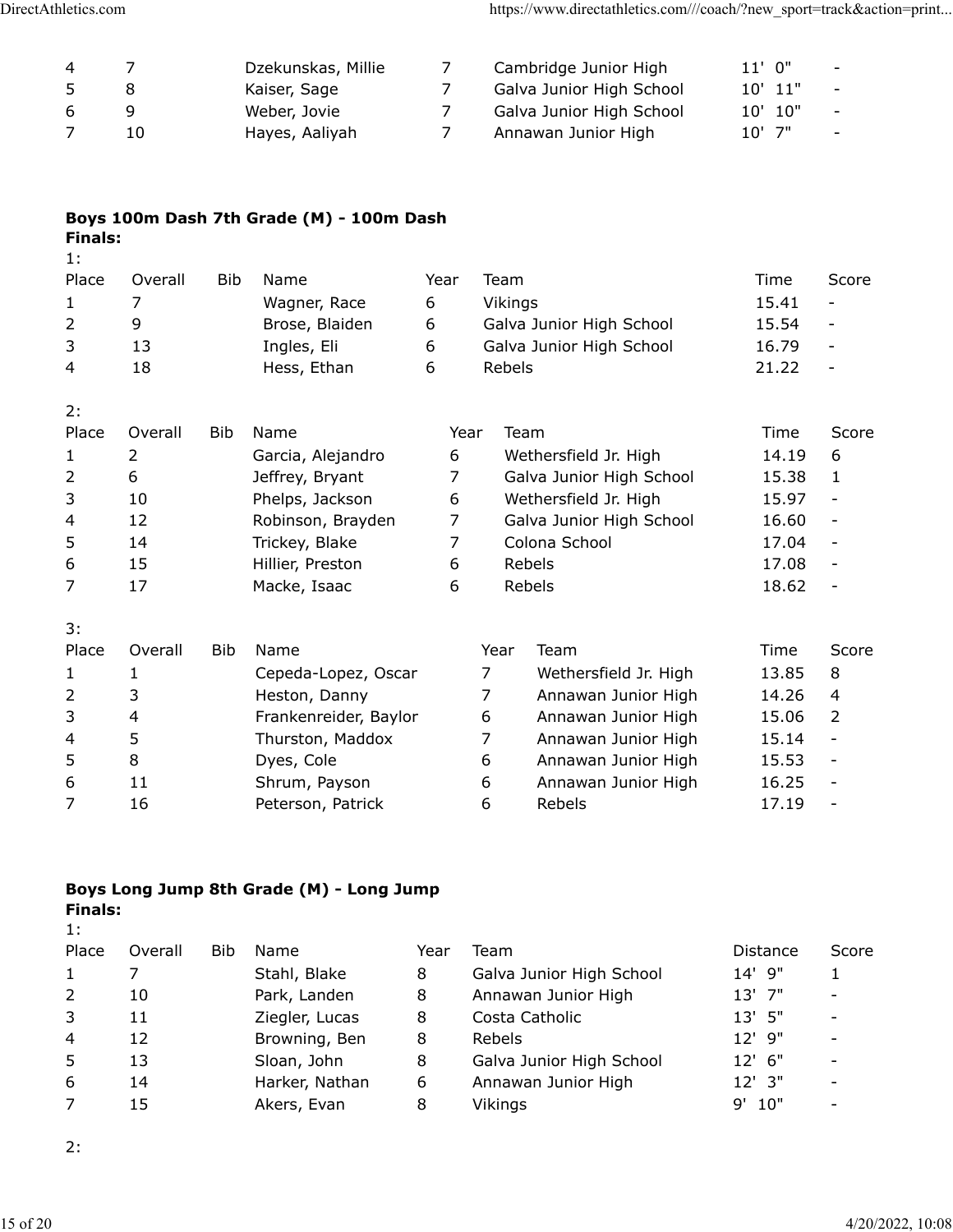| Place        | Overall | Bib | Name              | Year | Team                  | <b>Distance</b> | Score         |
|--------------|---------|-----|-------------------|------|-----------------------|-----------------|---------------|
| $\mathbf{1}$ |         |     | Horrie, Devon     | 8    | Wethersfield Jr. High | $16'$ 3"        | 8             |
| 2            |         |     | Watson, Demetrius | 8    | Costa Catholic        | 15' 5"          | 6             |
| 3            | 3       |     | Miskinis, Parker  | 8    | Wethersfield Jr. High | $15'$ 4"        | 4             |
| 4            | 4       |     | Kelley, Leslie    | 8    | Costa Catholic        | $15'$ 3"        | $\mathcal{P}$ |
| 5            | 5       |     | Crummer, Keigen   | 8    | Costa Catholic        | 14' 11"         |               |
| 6            | 6       |     | Torres, Jonathon  | 8    | Wethersfield Jr. High | 14' 10"         |               |
| 7            |         |     | Jermenc, Carson   | 8    | Wethersfield Jr. High | $14'$ 9"        |               |
| 8            | 9       |     | Nwagbo, Praise    | 8    | Costa Catholic        | $13'$ $11"$     |               |

### **Boys 4 x 100m Relay 7th Grade (M) - 4 x 100m Relay Finals:**

| Place          | Team                     | Time    | Score                    |
|----------------|--------------------------|---------|--------------------------|
| $\mathbf{1}$   | Wethersfield Jr. High    | 54.59   | 8                        |
| $\overline{2}$ | Annawan Junior High      | 59.80   | 6                        |
| 3              | Galva Junior High School | 1:01.63 | 4                        |
| 4              | Annawan Junior High      | 1:03.06 | $\overline{\phantom{a}}$ |
| 5              | <b>Rebels</b>            | 1:03.73 |                          |
| 6              | Wethersfield Jr. High    | 1:05.86 |                          |

# **Boys 200m Dash 8th Grade (M) - 200m Dash**

| <b>Finals:</b><br>1: |         |            |                     |      |      |                          |       |       |
|----------------------|---------|------------|---------------------|------|------|--------------------------|-------|-------|
| Place                | Overall | Bib.       | Name                | Year |      | Team                     | Time  | Score |
| 1                    | 6       |            | Jacobson, Keegan    | 8    |      | Wethersfield Jr. High    | 29.28 | -     |
| $\overline{2}$       | 7       |            | Garcia, German      | 8    |      | Wethersfield Jr. High    | 29.84 |       |
| 3                    | 8       |            | Swearingen, Rocco   | 7    |      | Rebels                   | 30.29 |       |
| 4                    | 9       |            | Sloan, John         | 8    |      | Galva Junior High School | 30.73 |       |
| 2:                   |         |            |                     |      |      |                          |       |       |
| Place                | Overall | <b>Bib</b> | Name                |      | Year | Team                     | Time  | Score |
| 1                    | 1       |            | Thurston, Nic       | 8    |      | Annawan Junior High      | 26.58 | 8     |
| $\overline{2}$       | 2       |            | Masters, Riley      | 8    |      | Rebels                   | 27.02 | 6     |
| 3                    | 3       |            | Horrie, Devon       | 8    |      | Wethersfield Jr. High    | 27.22 | 4     |
| 4                    | 4       |            | Gibson, Braxxton    | 6    |      | <b>Rebels</b>            | 28.80 | 2     |
| 5                    | 5       |            | Ziegler, Lucas      | 8    |      | Costa Catholic           | 28.84 | 1     |
| 6                    | 10      |            | Williams, Demetrius | 8    |      | Colona School            | 30.87 |       |
| 7                    | 11      |            | DeMay, Ethan        | 8    |      | Annawan Junior High      | 31.40 |       |
|                      |         |            |                     |      |      |                          |       |       |

# **Boys Shot Put 8th Grade (M) - Shot Put Finals:**

| Place        | Bib | Name          | Year | Team                     | Distance | Score |
|--------------|-----|---------------|------|--------------------------|----------|-------|
| $\mathbf{1}$ |     | Stahl, Blake  |      | Galva Junior High School | $36'$ 5" |       |
|              |     | Bond, Myles   |      | Wethersfield Jr. High    | $33'$ 9" |       |
| $\mathbf{3}$ |     | Sandberg, Wes |      | Vikinas                  | $30'$ 6" |       |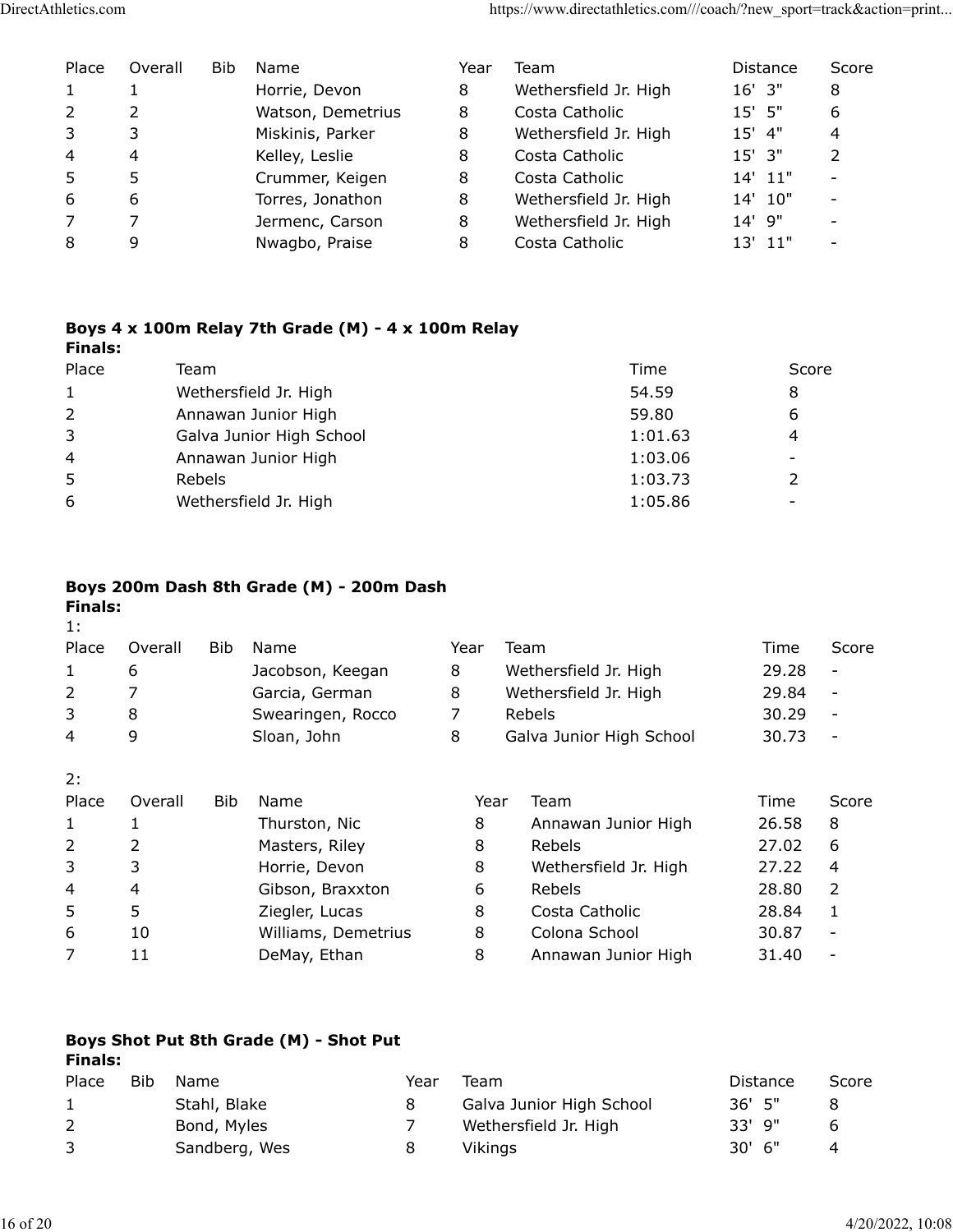| 4              | DeValkeneare, Ayden | 8 | Wethersfield Jr. High    | 27' 9"   | 1.5                      |
|----------------|---------------------|---|--------------------------|----------|--------------------------|
| $\overline{4}$ | Murphy, Braden      | 8 | Galva Junior High School | $27'$ 9" | 1.5                      |
| 6              | Franks, Gavin       | 8 | Vikings                  | $26'$ 2" |                          |
| 7              | Rosenow, Ryan       | 8 | Annawan Junior High      | 24' 9"   |                          |
| 8              | Ziegler, Lucas      | 8 | Costa Catholic           | $24'$ 1" | $\overline{\phantom{a}}$ |
| 9              | Jacobson, Gage      | 8 | Annawan Junior High      | $21'$ 5" |                          |
| 10             | Fransene, Talan     | 8 | Vikings                  | $20'$ 3" |                          |
| 11             | Holt, Hugh          | 6 | Annawan Junior High      | 16' 7"   |                          |
| 12             | Woodbury, Austin    | 8 | Vikings                  | 15' 0"   |                          |
|                |                     |   |                          |          |                          |

### **Girls 800m Run 8th Grade (W) - 800m Run Finals:**

| Place        | <b>Bib</b> | Name            | Year | Team                  | Time    | Score                    |
|--------------|------------|-----------------|------|-----------------------|---------|--------------------------|
| $\mathbf{1}$ |            | Downing, Emily  | 8    | Cambridge Junior High | 2:37.08 | 8                        |
| 2            |            | Higgins, Alyssa | 8    | Costa Catholic        | 3:04.04 | b                        |
| 3            |            | Veloz, Luca     | 8    | Cambridge Junior High | 3:14.06 | 4                        |
| 4            |            | Ames, Hannah    | 6    | Cambridge Junior High | 3:32.17 | $\overline{\phantom{a}}$ |

#### **Boys Discus Throw 8th Grade (M) - Discus Throw Finals:**

| Overall | <b>Bib</b> | Name                | Year |                       | Distance                                                                                                                         | Score          |
|---------|------------|---------------------|------|-----------------------|----------------------------------------------------------------------------------------------------------------------------------|----------------|
| 2       |            | Franks, Gavin       | 8    |                       | $96'$ 1"                                                                                                                         | 6              |
| 3       |            | Murphy, Braden      | 8    |                       | 89'<br>6"                                                                                                                        | 4              |
| 10      |            | Williams, Demetrius | 8    |                       | 66' 5"                                                                                                                           |                |
| 11      |            | Fransene, Talan     | 8    |                       | 45' 4.25"                                                                                                                        |                |
| 12      |            | Woodbury, Austin    | 8    |                       | 2.5"<br>38'                                                                                                                      |                |
| 13      |            | Holt, Hugh          | 6    |                       | 9"<br>17'                                                                                                                        |                |
|         |            | Rosenow, Ryan       | 8    |                       | <b>ND</b>                                                                                                                        |                |
|         |            |                     |      |                       |                                                                                                                                  |                |
| Overall | Bib        | Name                |      | Team                  | <b>Distance</b>                                                                                                                  | Score          |
|         |            | Thurston, Nic       | 8    | Annawan Junior High   | 100' 8"                                                                                                                          | 8              |
| 4       |            | Bond, Myles         | 7    | Wethersfield Jr. High | 89' 1"                                                                                                                           | $\overline{2}$ |
| 5       |            | DeValkeneare, Ayden | 8    | Wethersfield Jr. High | 85' 3"                                                                                                                           | 1              |
| 6       |            | DeSplinter, Wyatt   | 8    | Annawan Junior High   | 84' 5"                                                                                                                           |                |
|         |            | DeMay, Ethan        | 8    | Annawan Junior High   | 84' 4"                                                                                                                           |                |
| 8       |            | Kelley, Leslie      | 8    | Costa Catholic        | 69' 7"                                                                                                                           |                |
| 9       |            | Jacobson, Keegan    | 8    | Wethersfield Jr. High | 67' 6"                                                                                                                           |                |
|         | Finais:    |                     |      | Year                  | Team<br>Vikings<br>Galva Junior High School<br>Colona School<br>Vikings<br>Vikings<br>Annawan Junior High<br>Annawan Junior High |                |

#### **Girls 400m Dash 8th Grade (W) - 400m Dash Finals:**

| Place | Bib | Name                | Year | Team                  | Time    | Score |
|-------|-----|---------------------|------|-----------------------|---------|-------|
|       |     | Downing, Emily      |      | Cambridge Junior High | 1:10.62 |       |
|       |     | Terwilliger, Paytin |      | Rebels                | 1:11.51 |       |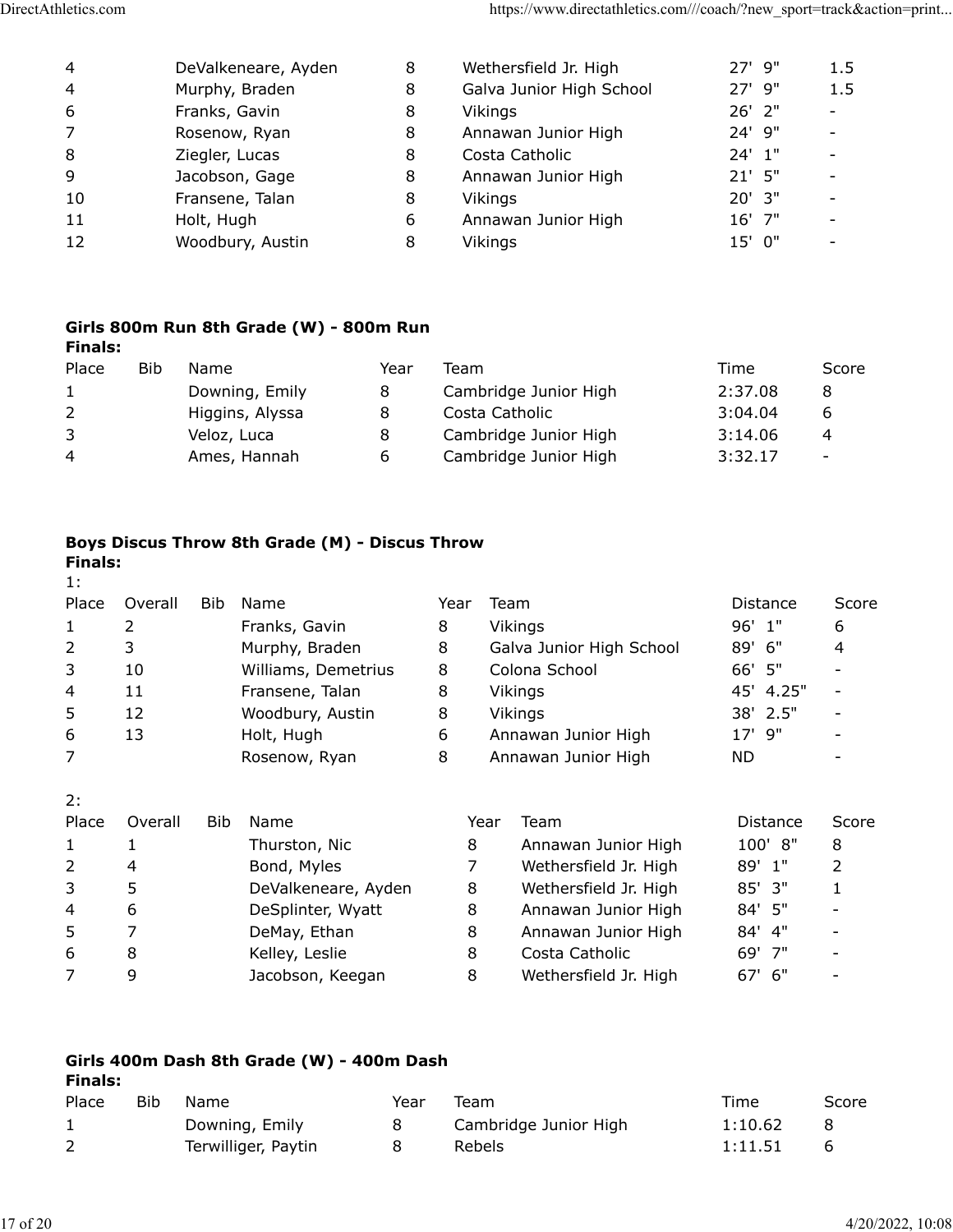| 3  | Jewett, Addie | 8 | Cambridge Junior High | 1:12.03 | 4      |
|----|---------------|---|-----------------------|---------|--------|
| 4  | Salazar, Ava  | 8 | Cambridge Junior High | 1:14.83 | $\sim$ |
| -5 | Allen, Hailey | 8 | <b>Rebels</b>         | 1:16.32 |        |
| -6 | Clark, Lily   | 8 | Wethersfield Jr. High | 1:19.45 |        |

### **Boys 4 x 400m Relay 8th Grade (M) - 4 x 400m Relay Finals:**

| Place        | Team                  | Time    | Score |
|--------------|-----------------------|---------|-------|
| $\mathbf{1}$ | Costa Catholic        | 4:19.81 |       |
| 2            | Wethersfield Jr. High | 4:39.54 | h     |
| 3            | Vikings               | 4:59.61 | 4     |
| 4            | <b>Rebels</b>         | 5:21.94 |       |

# **Boys 4 x 200m Relay 7th Grade (M) - 4 x 200m Relay**

| <b>Finals:</b> |                          |         |       |
|----------------|--------------------------|---------|-------|
| Place          | Team                     | Time    | Score |
| 1              | Wethersfield Jr. High    | 2:14.32 |       |
| 2              | Galva Junior High School | 2:14.60 |       |
| 3              | Wethersfield Jr. High    | 2:36.84 | -     |
| 4              | <b>Rebels</b>            | 2:42.25 | 4     |

# **Girls 800m Run 7th Grade (W) - 800m Run**

**Finals:**

| Place          | <b>Bib</b> | Name              | Year | Team                     | Time    | Score |
|----------------|------------|-------------------|------|--------------------------|---------|-------|
| 1              |            | Vande Kemp, Jana  |      | Cambridge Junior High    | 2:45.38 | 8     |
| 2              |            | Gale, Kaylyn      |      | Galva Junior High School | 2:49.23 | 6     |
| 3              |            | Scott, Lana       |      | Wethersfield Jr. High    | 3:02.19 | 4     |
| $\overline{4}$ |            | Knobloch, Darilis | 6    | Rebels                   | 3:08.19 | 2     |
| 5              |            | Harreld, Cambria  |      | Cambridge Junior High    | 3:12.91 |       |
| 6              |            | Humphrey, Avery   | 6    | Cambridge Junior High    | 3:14.55 |       |
| 7              |            | Edmund, Livvy     | 6    | Cambridge Junior High    | 3:16.97 |       |
| 8              |            | Stubbs, Selah     |      | Rebels                   | 3:21.79 |       |
| 9              |            | Bennett, Haylee   |      | Cambridge Junior High    | 3:30.90 |       |
| 10             |            | Farmer, Charlotte | 7    | Galva Junior High School | 3:44.69 |       |
| 11             |            | Dana, Lauren      | 6    | Wethersfield Jr. High    | 3:52.09 |       |

#### **Boys High Jump Start 3'10" 7th Grade (M) - High Jump Finals:**

| Place          | Bib | Name.                   | Year | Team                     | Distance   | Score |
|----------------|-----|-------------------------|------|--------------------------|------------|-------|
| 1              |     | Harris, Reid            |      | Galva Junior High School | $5'$ 0"    |       |
| <sup>2</sup>   |     | Heston, Danny           |      | Annawan Junior High      | $4'$ 6"    |       |
| 3              |     | Bermudez, Michael       |      | Wethersfield Jr. High    | $4'$ 6"    | 4     |
| $\overline{4}$ |     | McCleary Larson, Hayden |      | Vikings                  | $4'$ $4''$ |       |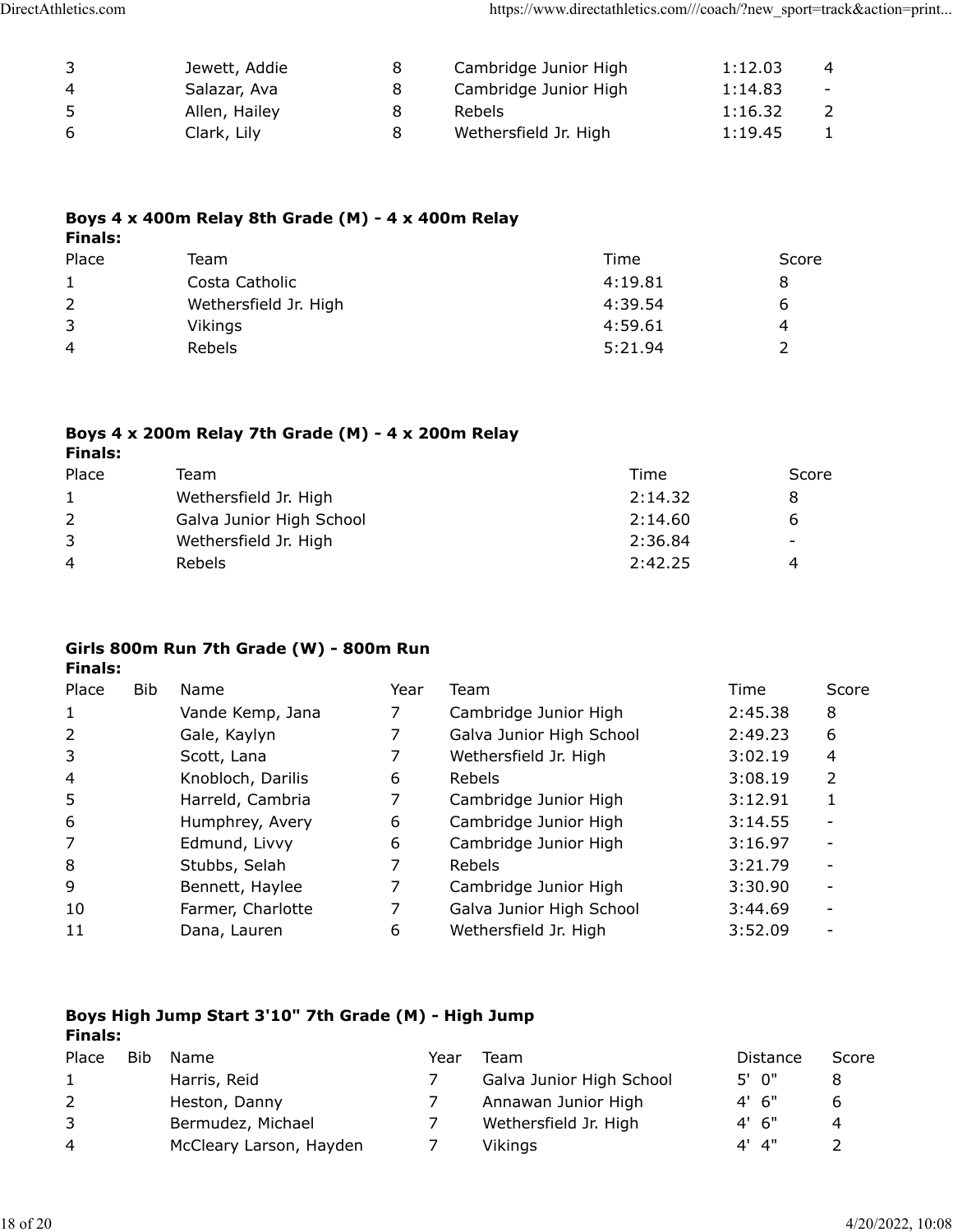| -5 | Dowell-Keup, Ty   | Galva Junior High School | $4'$ $4''$ |                          |
|----|-------------------|--------------------------|------------|--------------------------|
| -6 | Rumbold, Reese    | Wethersfield Jr. High    | $4'$ $2"$  | $\sim$                   |
|    | Goodley, Cole     | Annawan Junior High      | $3'$ 10"   | $\overline{\phantom{0}}$ |
|    | Trickey, Blake    | Colona School            | NΗ         | $\overline{\phantom{0}}$ |
|    | Peterson, Patrick | <b>Rebels</b>            | <b>NH</b>  |                          |

### **Boys 1600m Run 7th Grade (M) - 1,600m Run Finals:**

| Place        | <b>Bib</b> | Name             | Year | Team                     | Time    | Score |
|--------------|------------|------------------|------|--------------------------|---------|-------|
| $\mathbf{1}$ |            | Sierens, Bennett | 6    | Annawan Junior High      | 6:30.84 | 8     |
| 2            |            | Appell, Fisher   | 6    | Galva Junior High School | 6:32.55 | 6     |
| 3            |            | Mlekush, Damian  | 6    | Rebels                   | 6:42.52 | 4     |
| 4            |            | Hendrix, Daylon  | 7    | Wethersfield Jr. High    | 6:48.30 |       |
| 5            |            | Taylor, Aiden    | 6    | Wethersfield Jr. High    | 6:54.98 |       |
| 6            |            | Ely, Hunter      | 6    | Rebels                   | 7:00.35 |       |
| 7            |            | Stubbs, Micah    | 6    | <b>Rebels</b>            | 7:12.14 |       |
| 8            |            | Birdsong, Max    | 6    | Wethersfield Jr. High    | 7:42.59 |       |
| 9            |            | Carton, Dominic  |      | Annawan Junior High      | 7:44.64 |       |

#### **Boys 800m Run 8th Grade (M) - 800m Run Finals:**

| Place        | Bib | Name           | Year | Team                     | Time    | Score                    |
|--------------|-----|----------------|------|--------------------------|---------|--------------------------|
| $\mathbf{1}$ |     | Pacheco, Ian   | 8    | Galva Junior High School | 2:40.45 | 8                        |
| 2            |     | Browning, Ben  | 8    | Rebels                   | 2:40.76 | 6                        |
| 3            |     | Franks, Gavin  | 8    | Vikings                  | 2:45.18 | 4                        |
| 4            |     | Feltner, Noah  | 8    | Wethersfield Jr. High    | 2:55.48 |                          |
| 5            |     | Perez, Jesus   | 8    | Wethersfield Jr. High    | 3:04.86 |                          |
| 6            |     | Moore, Matthew | 8    | Wethersfield Jr. High    | 3:19.83 | $\overline{\phantom{a}}$ |
| 7            |     | Akers, Evan    | 8    | Vikings                  | 3:44.36 | ۰                        |

## **Girls Shot Put 7th Grade (W) - Shot Put**

| <b>Finals:</b><br>1: |         |            |                 |      |                       |             |       |
|----------------------|---------|------------|-----------------|------|-----------------------|-------------|-------|
| Place                | Overall | <b>Bib</b> | Name            | Year | Team                  | Distance    | Score |
|                      | 1       |            | Peck, Mackenzie | 7    | Cambridge Junior High | $25'$ $2"$  | 8     |
| 2                    | 2       |            | Johnston, Coley | 6    | Rebels                | $24'$ 0"    | 6     |
| 3                    | 3       |            | Oliver, Ashley  | 7    | Wethersfield Jr. High | $23'$ $3''$ | 4     |
| 4                    | 5       |            | Little, Harper  | 7    | Cambridge Junior High | $21'$ $2"$  | 1     |
| 5                    | 6       |            | Nagode, Abby    | 7    | Rebels                | 19'<br>8"   |       |
| 6                    | 7       |            | Hayes, Aaliyah  | 7    | Annawan Junior High   | 1"<br>19'   |       |
|                      | 8       |            | Nagode, Anna    | 7    | Rebels                | 19' 0"      |       |
| 8                    | 12      |            | Leander, Maggie | 6    | Cambridge Junior High | $16'$ 7"    |       |
| 2:                   |         |            |                 |      |                       |             |       |
| Place                | Overall | <b>Bib</b> | Name            | Year | Team                  | Distance    | Score |
|                      |         |            |                 |      |                       |             |       |